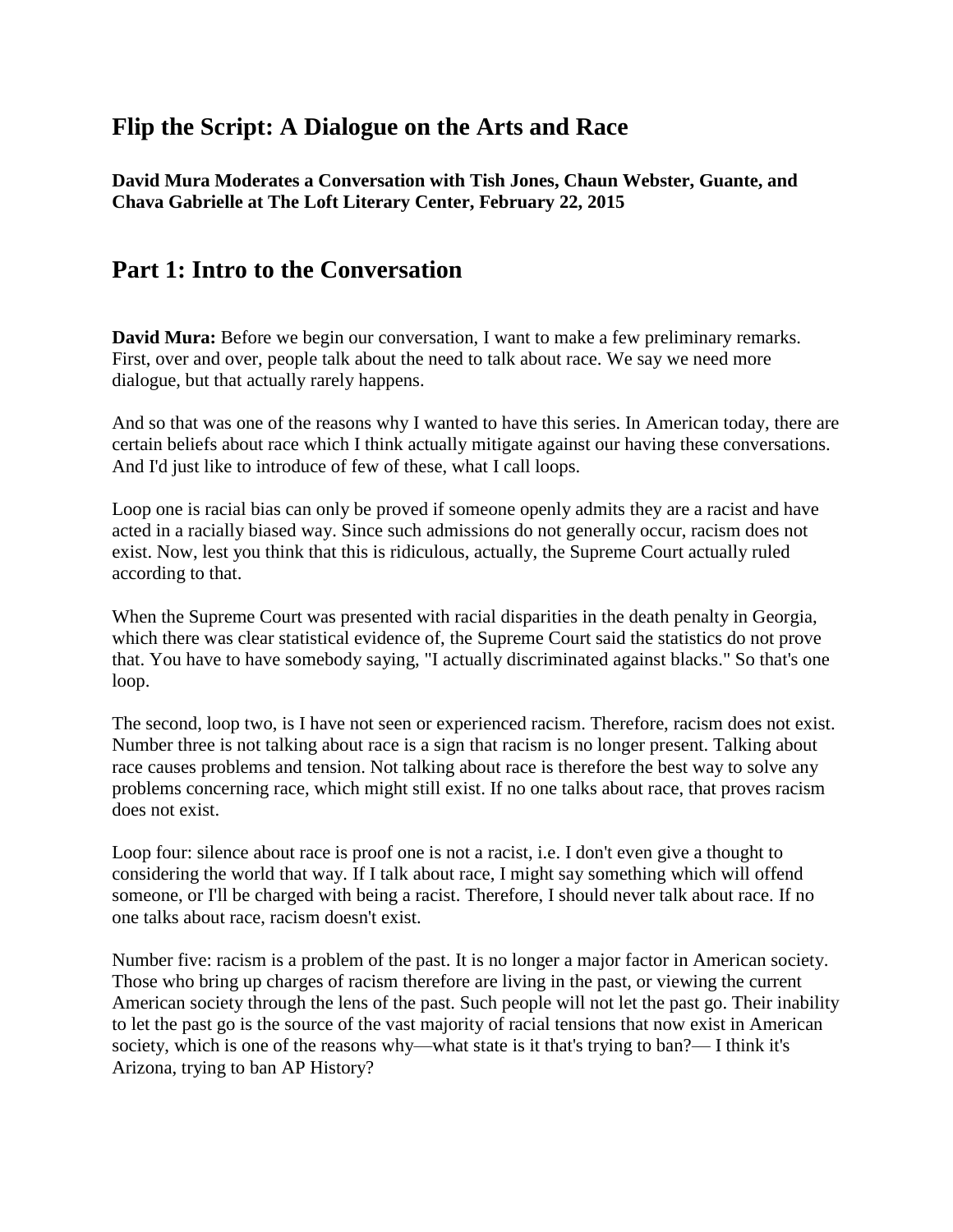#### **Audience:** Yeah.

**David Mura:** In contrast to this, we have all these statistics. The United States incarcerates more African-Americans than Apartheid South Africa. The race gap in wealth in the United States right now between the median white family and the median black family is 18-fold. That's greater than the black-white wealth gap was in Apartheid South Africa. Just think about that.

On any given day, a black person in Minnesota is more than 20 times more likely to be stopped for a traffic offense than a white person. Evidence of disparities in the state in ratios of arrest rates: African-American to white: 10 to 1, Latino to white: 4 to 1, American Indian to white: 3 to 1. So we have this contrast between this idea that racism doesn't exist and all these racial inequities, which are actually there in statistics that we all know.

So I would offer a contrast to this to the work of artists of color, who are constantly examining facets of race in America and their lives as people of color. Jeff Chang, in his recent book, "Who We Be, The Colorization of America," he examines the issues of race over the last 50 years in terms of cultural changes and artistic production, particularly by artists of color. And here's what he says.

"Here is where artists and those who work and play in the culture enter. They help people to see what cannot yet be seen, hear the unheard, tell the untold. They make change feel not just possible, but inevitable. Every moment of major social change requires a collective leap of imagination. Change presents itself not only in spontaneous and organized expressions of unrest and risk, but in explosions of mass creativity. So those interested in transforming society might assert, cultural change always precedes political change."

So I repeat that. "Cultural change always precedes political change. Put another way, political change is the last manifestation of cultural shifts that have already occurred." And I would say these artists are all involved in those cultural shifts, the shifts where we're preparing for a country where we will no longer have a white majority, sometime around 2040.

Beyond this, as everyone knows, in the last year, we've had an explosion of activist movement around the issues of race, around the shootings of Michael Brown and Tamir Rice, the choking death of Eric Garner, Black Lives Matter, the Million Artist Movement. So I think we're going to look 10, 20 years from now back at this time and this year as a crucial turning point in the ways, at least in certain facets of our society, we talk about and deal with race.

So before we begin formal questions, I just want each of the panelists to tell the audience a little bit about yourself, your art, and your participation in the Twin Cities arts and activist communities, whatever you want to say about yourselves. So we'll start with Tish.

**Tish Jones:** My name is Tish Jones. And I tend to get thrown the ball first on panels.

**David Mura:** That's because you're such a great hitter.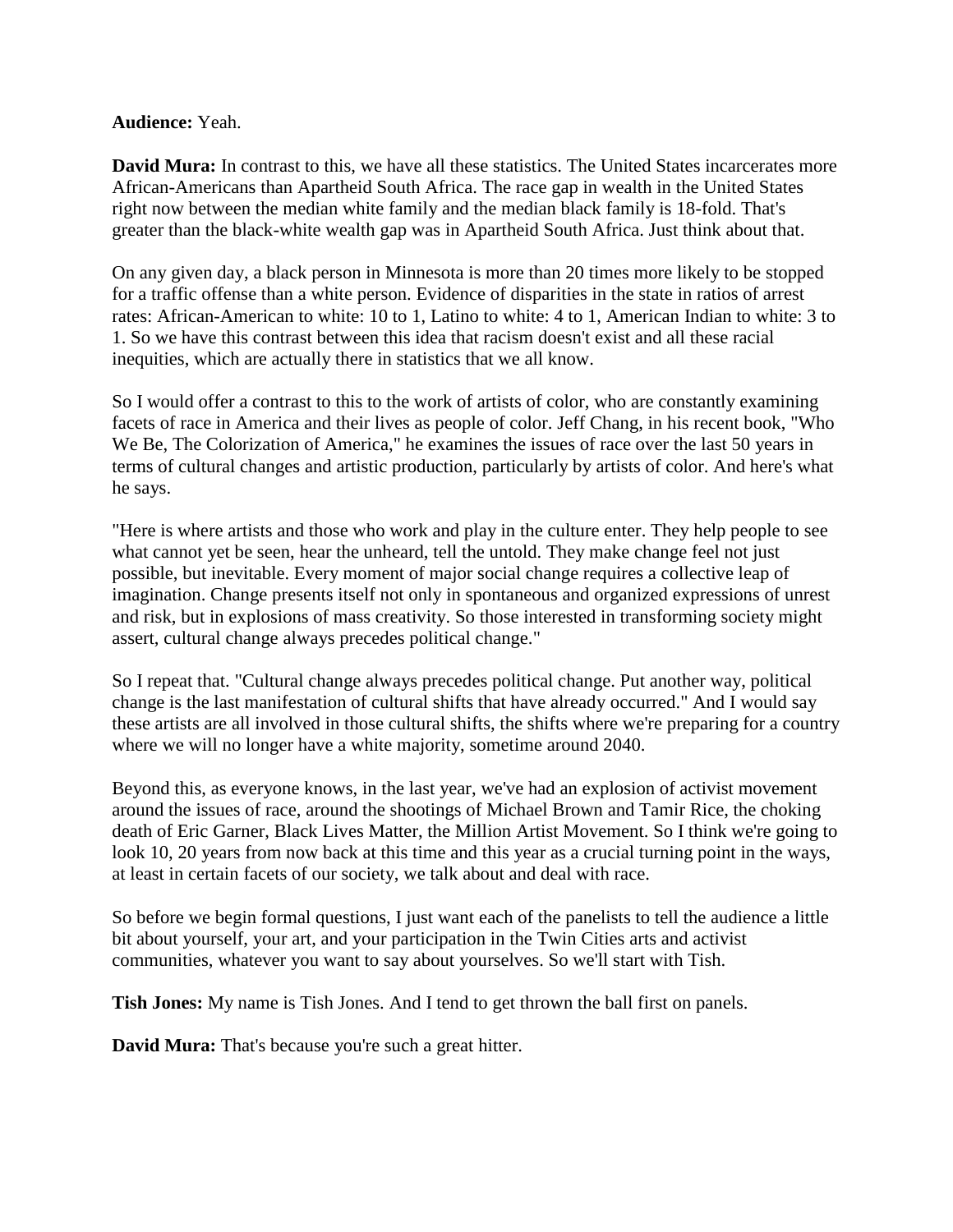**Tish Jones:** That's very witty. My name is Tish Jones. I started off as a student of the arts scene in the Twin Cities. I'm born and raised here in Minneapolis/Saint Paul, Minnesota. I graduated from Saint Paul Central High School. So I came through CTT. And CTT exposed me really to all of the phenomenal folks that make up this community, or was a catalyst to my meeting those folks.

I began to consider a professional career as an artist—I'm dating myself— 11 years ago. So I've been practicing in the scene locally and nationally for 11 years. And I'm committed to creating a space for other folks. I hope that my work helps other folks, serves as a springboard, or the catalyst, for other folks and their action and their entry point into this work as professionals, or into this work as committed community members, dedicated critical thinkers, et cetera.

### **David Mura:** Great.

**Chaun Webster:** Hi, my name is Chaun Webster. And my work is involved in a number of things that I think at the heart question how we legitimately—the question of legitimacy. So I've always been interested in publishing, in books. So that was an easy entry point for me into the work of the word, like writing interesting stories.

Virginia Hamilton, her work was really inspiring to me as a kid. I was just in Yellow Springs and saw her house. And then I started asking questions, in learning about the history of folks like Broadside Press and Third World Press and Third Woman Press, Kitchen Table: Women of Color Press. These sources of spaces set me on fire, that folks like Audre Lorde called up Barbara Smith and said, "We got to do something about publishing. This shit is crazy," essentially. And they brought folks together to say that, you know what? We need to be publishing the work of women of color, because this work is not coming out like it should.

And so to me, I thought about the work of publishing first as an entry point for thinking about how I'd like to— but this, that is radical work. That's important work. And there also, bookstores were always important to me. And so that's a part of the entry point into thinking that we needed other kinds of spaces to be able to share that work, and that the bookstore as a space is a space to do not just something commercial, that folks like Lewis Michaux and their Harlem bookstore served as a meeting place, as a place where Malcom X went to study, as a place where Nikki Giovanni found her work floating through and finding audiences, and where jazz musicians came to play and people came to love that, that that's important. And so I think of place as political work and space as political work.

And I write some. And I like that. But I've been having interesting conversations about what I think that that means. And we'll probably get more into that. But that's a little bit about me.

**Guante:** Cool. My name's Kyle. My stage name is Guante. I moved here maybe eight years ago. And I moved here because Sha Cage and E.G. Bailey, who some people in the audience may know, signed me to their record label.

And I think that is meaningful to me, because my whole history with hip-hop, with spoken word and slam poetry, and with activism, has always been very relationship-based. Because my own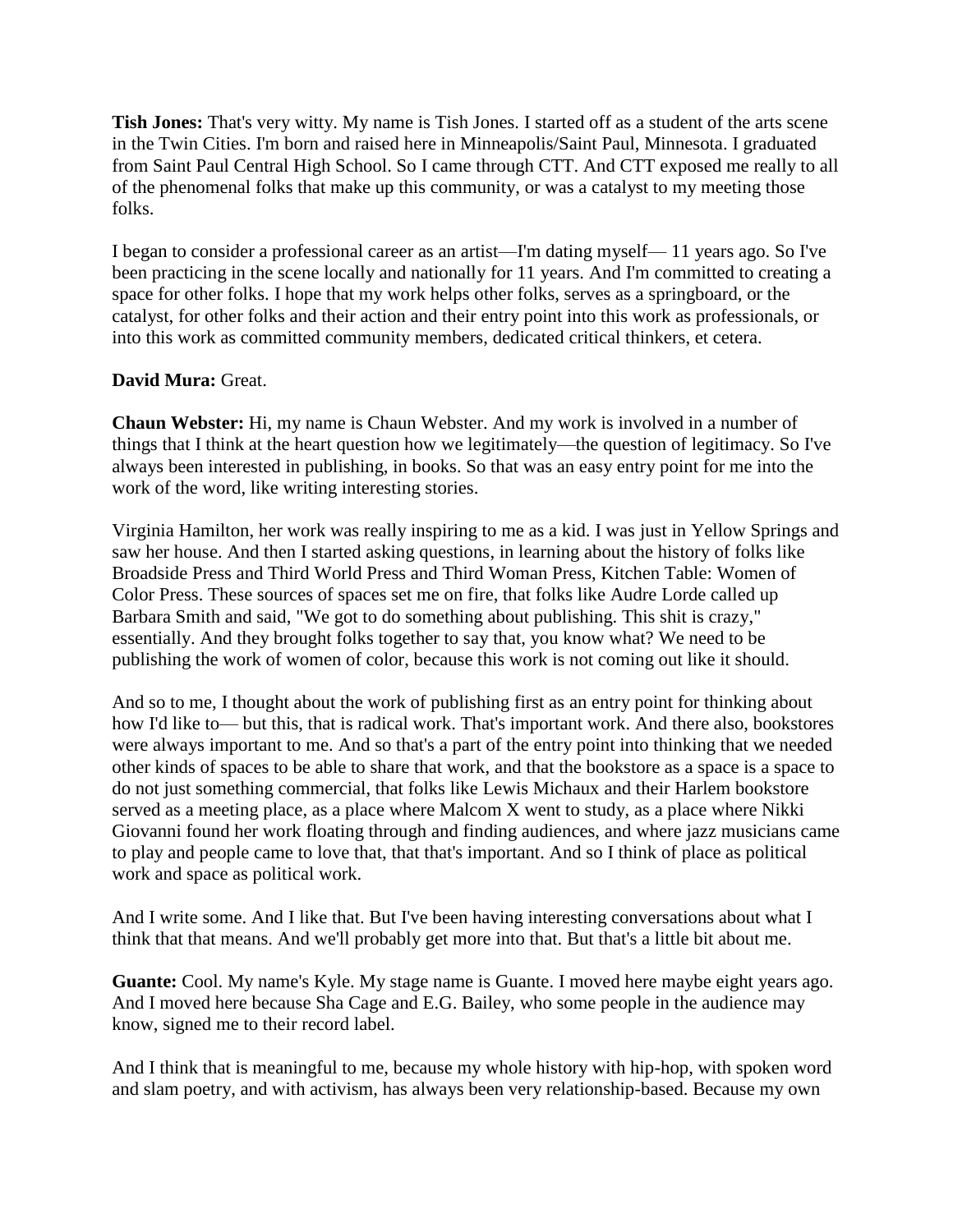actual personality—I'm not the type to put myself out there or get involved in things or leave my house ever. But because the people in my life, including family, including friends, including professional acquaintances, consistently have challenged me to do that.

And so where that's lead to today—I'm the communications director of TruArtSpeaks. And I am incredibly grateful to just kind of be Tish's henchman. I don't know. She probably wouldn't put it like that.

## [LAUGHTER]

**Guante:** But it's been incredible. We've been running this conference for the last five hours here today. I'm maybe a little fried. I can't speak for Tish. So let me give you the short and sweet stuff. I tour as Guante. I play spoken word shows, largely at colleges, and largely themed spoken word shows, where I'll go and perform for an hour, but then facilitate a conversation based on that performance, usually around the issues of power and identity and positionality, stuff like that.

I'm also a grad student. I'm at the U right now, doing an interdisciplinary master's program around social justice education and mass media and social media stuff, through an arts lens, smashing all those different things together. I'm really interested in poetry as independent media, as a way to communicate or just talk to people. Yeah.

### **Chava Gabrielle:** What's up?

### [LAUGHTER]

**Chava Gabrielle:** I don't know. That's just how I break the ice. What's up? I don't really know. Hey, I'm Chava. I don't know, I guess we're telling our backstory or whatever. That sounds like what's happening.

I was 13, started writing for myself. All my writing was super politically-charged, but not in relation—I didn't show it to anyone. And then at the same time, I was doing activism work at my junior high. And I started the GSA at my junior high.

And so I was doing these things because I was just board, impatient, and angry. And somebody had to do it. And so I figured I had to. And it wasn't until I went to Central High School and joined the Central Touring Theater that I really merged the two, the art and the activism, at once.

So now people call me, and they're like, "Yo, you want to do something?" And I'm like, "Cool, yeah, I'll do it." And I work with TruArtSpeaks whenever I can. I do sex ed. So I do presentations. Aside from racial work, which I am very involved in and do a lot of work with, I also teach sexual education.

I work at a children's rec center, teaching African diaspora through art and science. I run a writing circle. I drink lots of coffee and have a lot of conversations. And that's about what I do.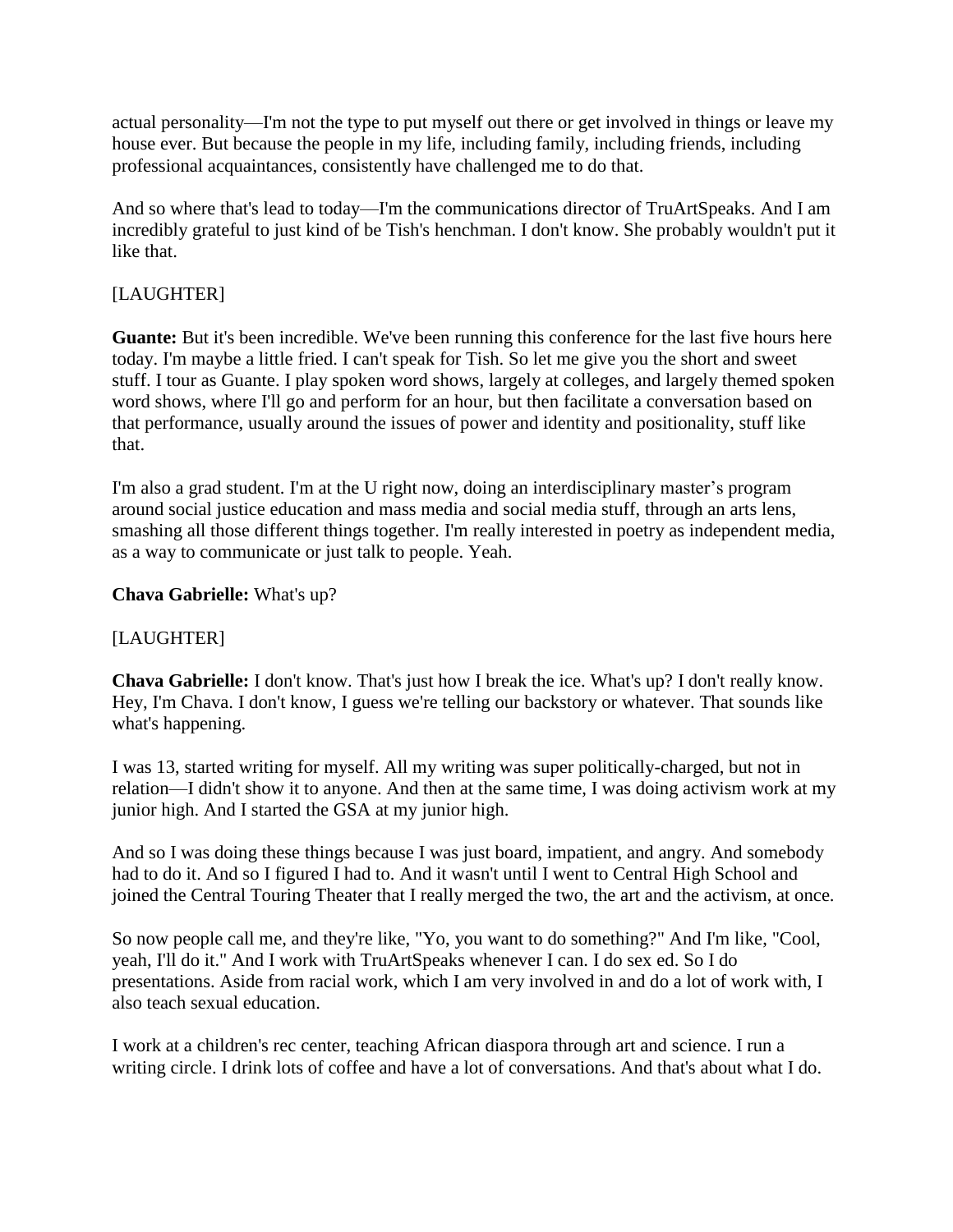**David Mura:** OK, great. Thank you.

# **Part 2: Chaun Webster on Accessibility and an Open Letter to the Walker**

**David Mura:** One of the issues that's always here in the arts is the issue of accessibility, partially, I think, because it's so cold here. But we had over, today, 300 people said they were coming here on Facebook, which would have been beyond the capacity, right?

And so the question came up. If that happened, should it just be first come, first seated? And then what would happen then if the audience that was seated was mainly white and older, since this was a conference for young people? And then how would we actually do this, deal with that issue?

And so I'll talk a little bit about how decided. But we didn't have the overflow, so we don't have to deal with it. But one of the reasons why I wanted Chaun on the panel, along with many things that he's done, is he started raising the issue of what happened when the Walker Art Center brought the director Steve McQueen and the film "12 Years a Slave" here.

So I'm just going to ask Chaun to just talk about the issues that came out of that, how the issues arose with that, what happened, to give a little brief history, and then talk about what sort of inclusions or lessons or principles that came out for him out of the work with that, and dealing with issues of accessibility in relationship to the Walker Art Center.

**Chaun Webster:** Mhm. So I think in terms of when I first initially heard that the Walker was showing that film that there was already concern.

### [LAUGHTER]

**Chaun Webster:** So I'll just say that. Then, knowing that the Walker was showing the film, and it was sold out, and that there wasn't much even lead time prior to when it was up, that the film was sold out, and there was going to be a conversation surrounding Steve McQueen, and I think that all of these things brought a lot of questions to place surrounding when you're showing a film like that, that our performances aren't like something that happens inside a silo or a vacuum, and that the audience plays an instrumental role, I think, in the ways in which narratives are constructed.

And so with that film particularly, I was really interested in what it is that captures the white imagination surrounding the film, seeing as that's a lot of who that audience was going to be, and the ways in which there's no sense of—I mean, folks get caught up in their fantasies surrounding black pain. That gets imbedded in the way in which it becomes eroticized in ways. It's capitalized off of.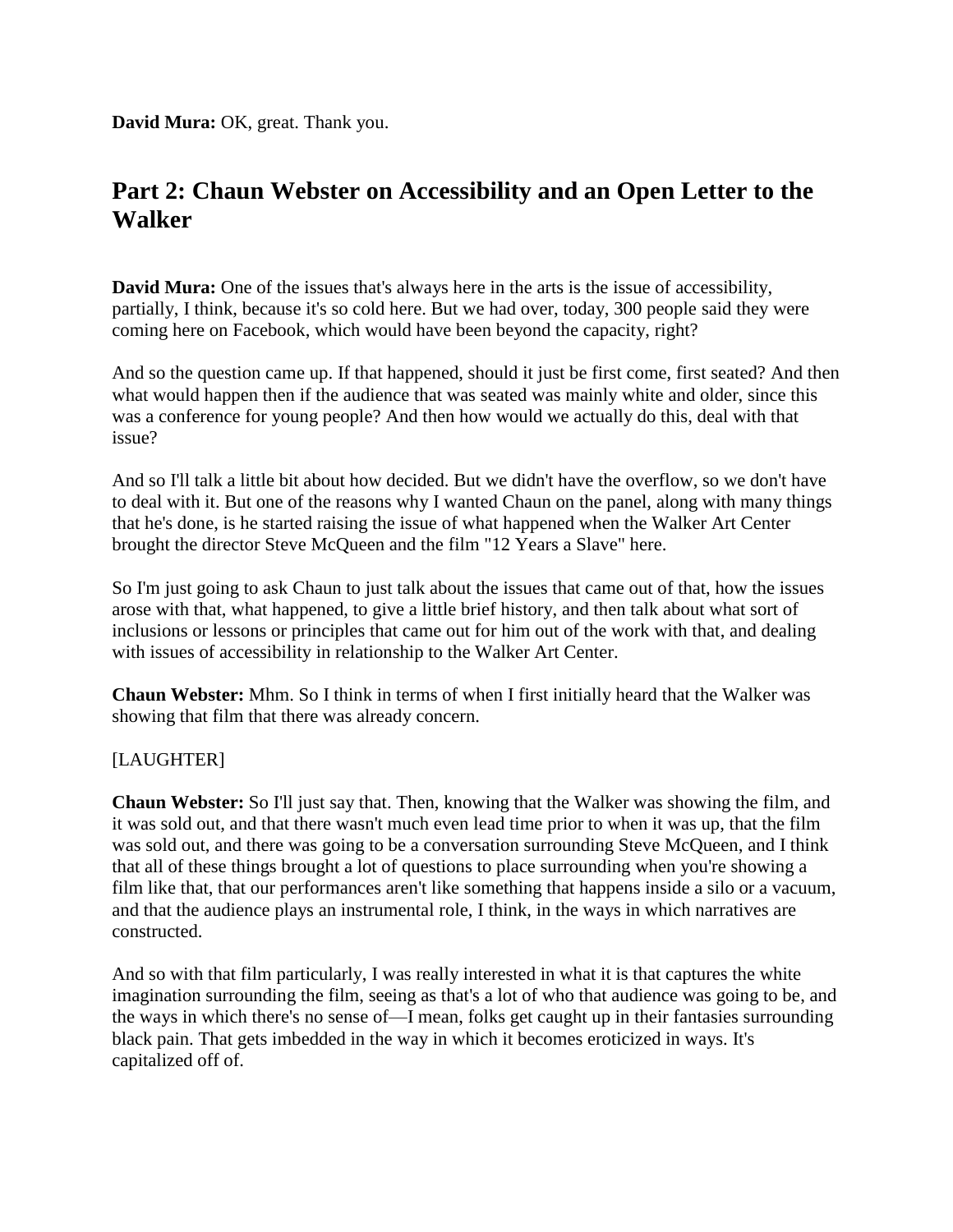And so that was a lot. I had issues with that. I had issues that we see so many disparities here already, as it exists, with regard to whether it be income or education, or any number of other issues, and that there was no thought even, it seemed, to engage this as a moment to have conversations about where we are, that that's rooted in a history, and that those whose ancestors were a part of that history would largely not be present.

And so oftentimes I think that black art is acceptable where black bodies are not, right? And so that was a part of the question surrounding "12 Years a Slave," right? I think that was a part of questions that I've had with a number of things, like not just like that, right?

I'll say that my intentions—and I'll speak for my intentions, because it was a group that wrote the letter. But my intentions with regard to the letter was not to request the Walker to be a better Walker. So I'll be clear to say that I don't know necessarily that I—and I'll be clearer, in that I don't think institutions like the Walker are interested in doing anything but what they're doing, which I think is informed by white supremacy, which I think is informed by a neoliberal form of capitalism, which I think is informed by any range of oppressive systems that we interact with on an everyday basis. And I think they're quite invested in that.

And so the letter to me was less about saying "Master, will you please let us in" as much as it was about exposing contradictions so that communities that I connect with can have a conversation about how we need to start being about the business of building alternatives. Because as long as we are only invested in being the exceptional negroes or brown or indigenous folk that are inside these spaces, that can show our artwork, and can do our fancy dance, and can have our bigger office, our studio, I think that these systems remain pretty much intact.

And I'm not invested in that. I think that that's a part of the game of the grant hustle. I think that's a part of the game of what folks from INCITE!, through South End Press, identified as the nonprofit industrial complex, and that the revolution will not be funded, which does not mean that I am not without my contradictions, right? Because I'm not necessarily a purist, right? I'll write a grant, right? But I think that in regards to—and I'll take the money, right?

# [LAUGHTER]

**Chaun Webster:** Right? But I think that to the point that we think that writing the grant and taking the money is the only way that we can go about doing the work is a problem. Right? So then when we get to the conversation of "Master, will you let me in," I think that that becomes this impulse, right? There's this impulse surrounding, "Can I be the one?" Because it's a Highlander fucking game. And there can only be one, you know?

### [LAUGHTER]

**Chaun Webster:** And maybe two, right? And if it's a black person, it's got to be a man, you know? Because black women don't really exist, right? And black trans folk don't exist, right? Black queer folk don't exist, right? So it's a pretty particular kind of person of color and body that needs to be embedded in being the exceptional one even in the first fucking place.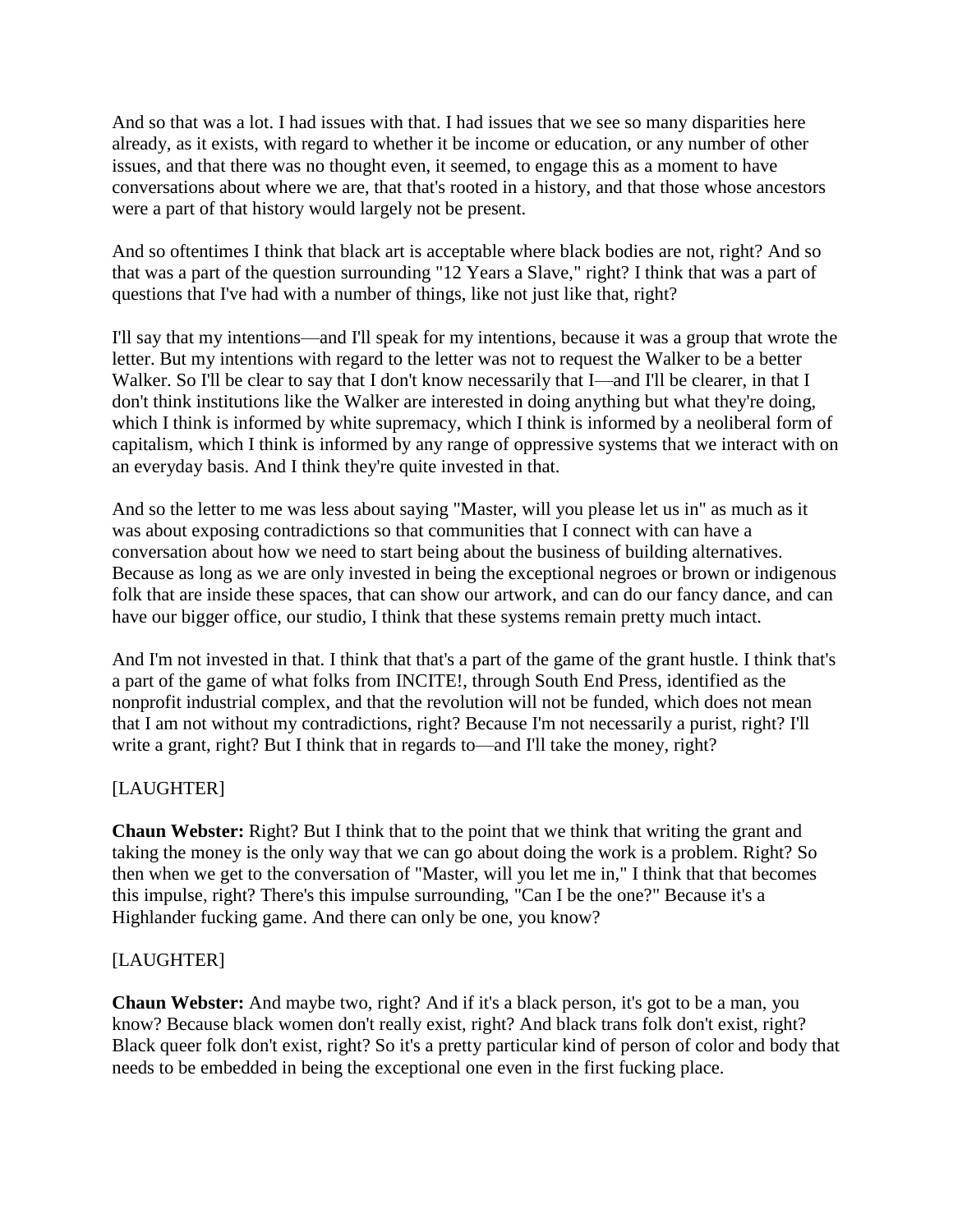So I think that if we're asking the question of, one, what the Walker was doing, the Walker was doing what the Walker is doing. For me, it was like, how do we utilize that as a stage for engaging and pushing the conversation to the left?

Lessons learned are that black folks continue to take advantage of that, and get their exceptionalism on from that, right? Because what ends up happening is that, to be real, projectbased positions are created from that, right? And folks at the Walker and other places, when you have these sorts of conversations, I think that their game plan is then, "Oh, shit, we need to get a brown or black person in quick. What project do we got on a table?" And so they create projectbased positions that folks get hired for, right?

And I ain't got beef with folks getting their bread, right? I have no beef with that. But to the end that that becomes a representation of them doing something, I got real issues with that, right? To the end that that becomes a part of the creation and sustaining of this narrative that there's some equity—that's why I can't with the language of diversity. I can't get with that language.

Just because black folk or brown folk are present don't mean that their issues are represented, you know? Just because there is a white racial minority in the United States does not mean that the issues of power have changed. South Africa was a white minority. Power is the question. And I think that that's the game plan. So that's the lesson learned. And I'll try to be succinct then to move on. So that was a lesson learned, that project-based, it's a project-based position. When the project's done, you're done.

### [LAUGHTER]

**Chaun Webster:** I don't know.

### [LAUGHTER]

**Chaun Webster:** But sometimes we play games. Then some folks hold up positions like that. There can be ways in which we perform and understand that that position in something is like, "I'm in it, right?" like "I'm in." But it's like, really? Yeah, that's a lesson learned. So I don't know.

**David Mura:** Yeah, thanks Chaun. Just a footnote for those of you who are not familiar, Chaun and a group of others wrote on Opine Season and also directly, I think, to the Walker, right? An open letter to the Walker.

#### **Chaun Webster:** Yeah.

**David Mura:** And then the Walker tried to rebound with— and initially they said, "Well, we can't possible have a second screening." But it actually was possible.

**Chaun Webster:** They didn't need to come to us to do the second screening.

# [LAUGHTER]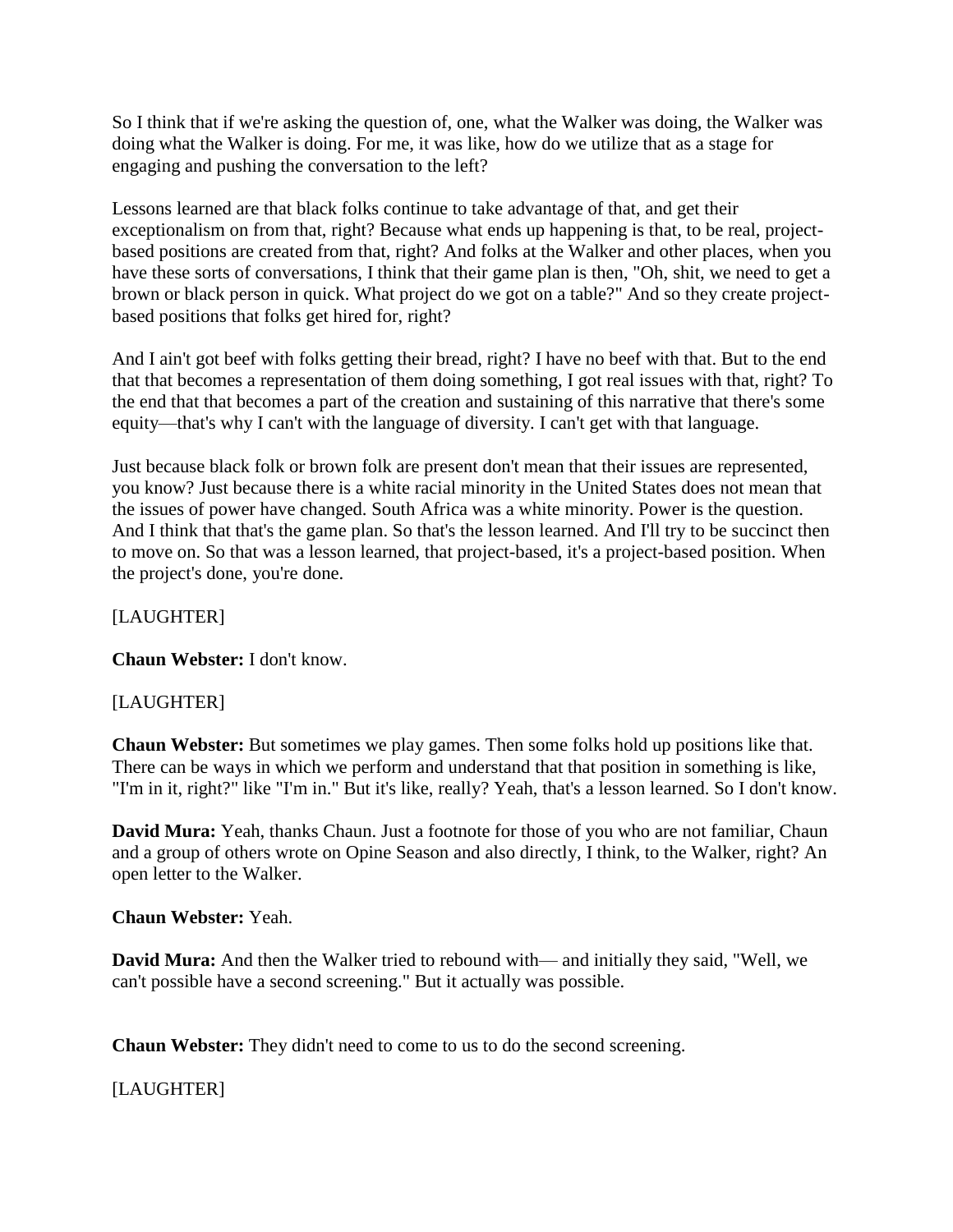But to the end, that's important though, right? They didn't come to us to do the second screening. So it's like who is the head negro in charge that we go to to have the conversation?

So then when you go to, whether it be when you go to the person that you defer to surrounding race talk, race talk being shorthand for black talk— because we have this essentialism surrounding how we negotiate race in that conversation. So then when you do that though, you rip out any chance of there being any nuance in the conversation. It's not a conversation, it's a management of anything that could potentially come out of it.

So to me, I wasn't feeling that screening. It happened. And so I'm like— I don't know that I would like that as a victory. I don't know that I would. And that's [?all?].

# **Part 3: Tish Jones on Button Poetry and TruArtSpeaks**

**David Mura:** In a related issue, there were a series of issues and conversations that happened when the spoken word organization Button Poetry began to move into the Twin Cities. And Tish and TruArtSpeaks had some issues with that. So this is a related issue about accessibility, about issues of power. So I'm going to ask Tish to just talk about the background to that, and your reactions to it and what you feel are the lessons, or principles, or issues we need to think about coming out of that issue.

**Tish Jones:** I want to give Button Poetry their due diligence that some of the folks who put in work at Button Poetry are Saint Paul residents and Minneapolis residents. So it isn't necessarily that they were outsiders that came into this space.

It is that Button Poetry is known primarily for the work that they do online, showcasing slam poetry. So they go to events and do the thing and upload it to YouTube. And so part of the qualm at the time was that Button had been in relationship with this community for a very, very long time. Button had ties to some of the folks that gave us, at this table, our start. They also assisted Button in their upbringing. Their management, or their admin is very young.

So part of what it was was that erasure, which happens a lot when you're talking about issues of white supremacy and white privilege and people of color in community. So part of the issue on our end was an erasure of folks in this town who had also extended a hand, and an opportunity, and an ask for a collaboration. So there was an open invitation to work together on initiatives and to support one another.

And instead of making that decision, Button Poetry chose to do their thing independent. And the conversation never ended. So it was sort of a— it's interesting because there's not really a politically correct way to give a background of this story. So that's also something I have to say.

I'm trying to find— I'm trying to sift through the words— how do you say, someone back-doored you, and hit your partners up, like community partner.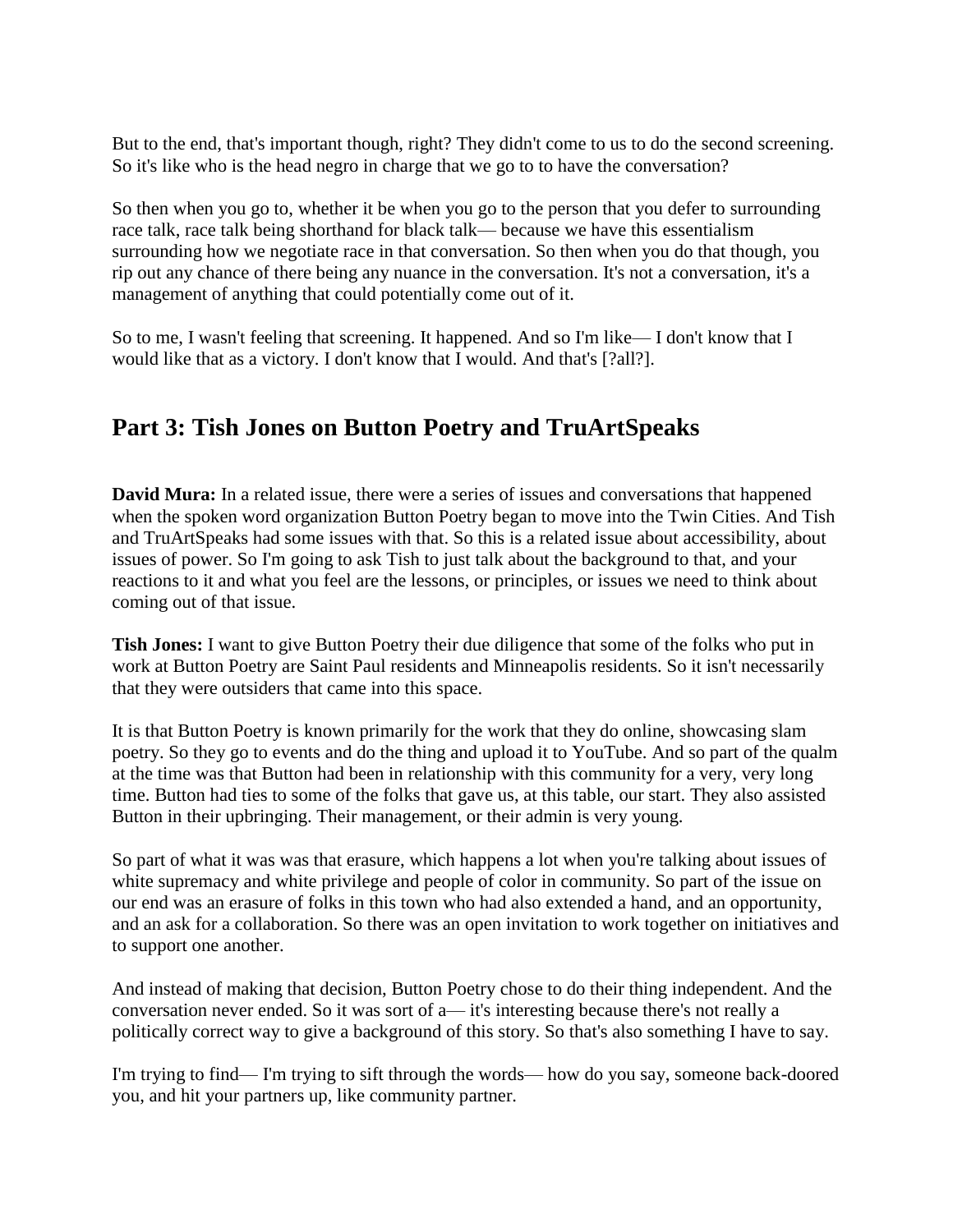#### **Chaun Webster:** I can say it.

#### [LAUGHTER]

**Tish Jones:** So what it was was literally, like the timetable is, "Hey, we're thinking about doing this thing." "Hey, don't do that thing. Let's partner, let's work together because together we can be really effective. And this is some of the work that we're already doing with the population that you desire to serve. And we're already trained. You won't need to go train other people to figure out how work with cross-cultural differences."

But that's not the decision that their administration went with. And that's also not what they communicated. And then there was a lot of— the way we first found out that they had decided to move forward with the initiative was through our partners, who they solicited to work with them, our partners.

So that felt like ew, you know? But then so is an erasure of years and years and years of this work though, as well, and then years and years and years of partnerships as well. So like Central Touring Theater, The Minnesota Spoken Word Association— sort of how TruArtSpeaks was gifted with our biggest program, which is Be Heard was through a cultural practice.

E.G. Bailey, Sha Cage, Melissa Borgmann, and Dudley Voigt, they were the folks who got the buzz around really holding down the youth spoken word movement in the Twin Cities a while ago with the help of Diego Vazquez Jr., Carolyn Holbrook, and a handful of other folks. These folks were like, "Yo, this wonderful opportunity is happening and let's make it happen."

And for years, those four individuals maintained it. When they no longer were running the program, it was a baton passing thing that happened. It was like, "OK, here are the tools, here are the connections, here are the resources. This is how we want this program to continue to exist in our community. Let us know what you need."

And everybody shows up and gives back. So it was also an erasure of all of that because of the power that Button has. So it's also about those sorts of dynamics. Again, it's not really a political way to say this, but the administrative staff at Button Poetry is white, all white. Button Poetry is mega-palatable. TruArtSpeaks is not.

#### [LAUGHTER]

Or maybe they are. It's interesting because I was with a couple of my mentors a couple weeks ago, a 40-year-old white guy and a 40-year-old black guy. And the 40-year-old black guy's like, "I can't ask for money. He has to ask for money. If I go and ask somebody for money, I'm begging for it. If he goes and asks somebody for money, he's telling them what they need to invest in."

That's the Button Poetry shit, really. We've been doing this work. So it was part of that. It was also the misappropriation of people's images. That was a really wack aspect of what had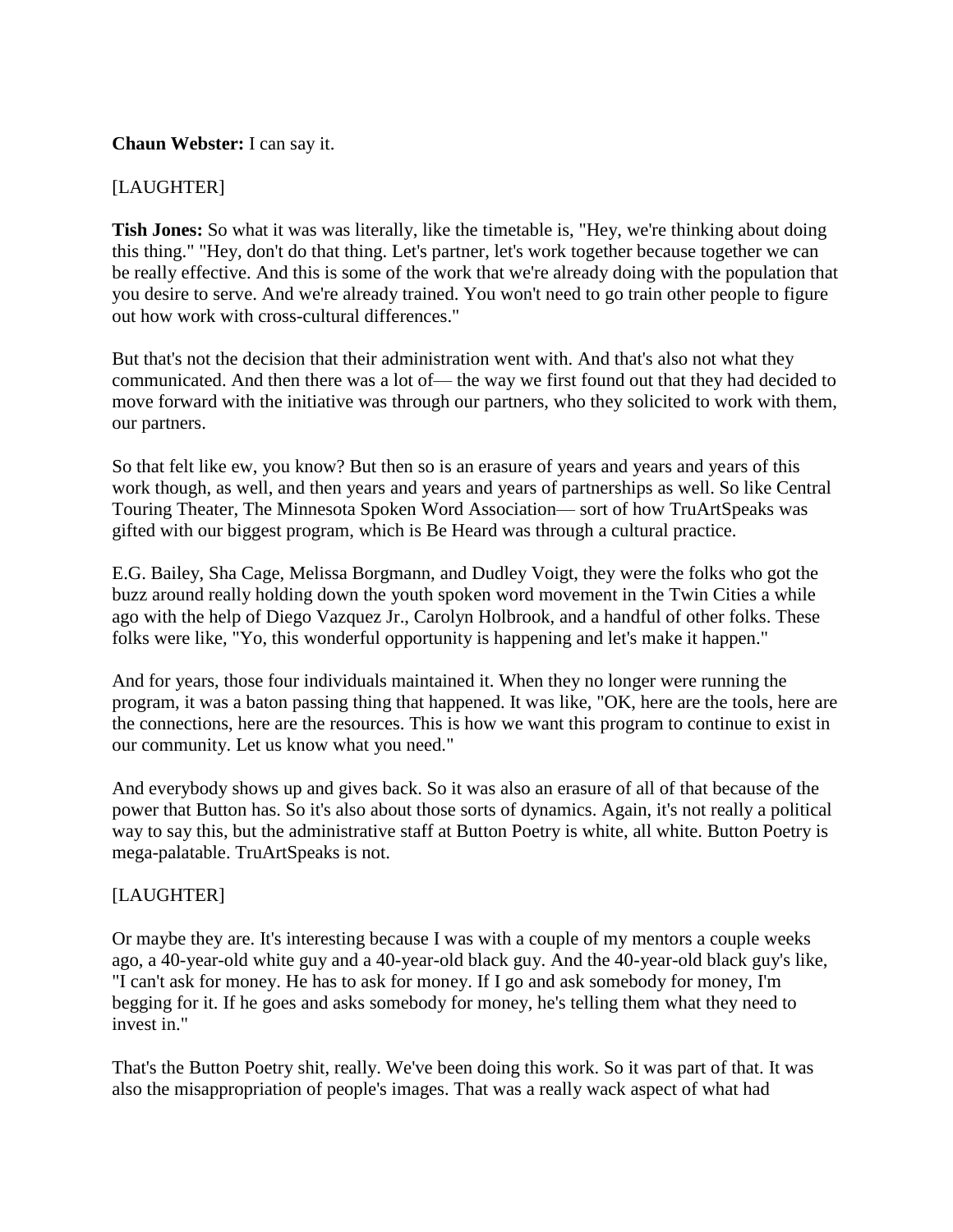happened with Button Poetry. They used a teaching artist's images in this field and portrayed him as a student, and did so without his permission. And he was the face, the poster boy for their program. And that was really problematic.

But then also, really, it was symbolic. It was symbolic with things that happened in this community. It was symbolic of a big fish eat little fish. "And we're a palatable organization and we have all this money and yeah, you've been doing it for a long time. We really like your model. We're going to look at it, figure out how to do it, and do it because we can get the bread for it, and bye." And we were like, "ah, that's wack."

## [LAUGHTER]

And I also think it was really important in the thing that didn't come up in the conversation was before we decided, in terms of our practice, internally it's like a unilateral distribution of power. We have arts organizing and an activism background, so we don't really do the whole totalitarian dictator E.D. thing. Like it's a thing, but it's not a thing.

We talk, we sit at a table together and we make decisions together as a collective because we believe in each other and we really are a family, in terms of the way that we make choices. So saying that, we also didn't do anything before we spoke to the young people we work with. We didn't write a letter, we didn't send a tweet, we didn't call a meeting, we didn't make a phone call, or respond to emails from our partners until we spoke to the young people.

We said, "Hey, here's what's cracking. This is the end goal of—literally, just a timeline. Here's a timeline. We're going to put in on a wall. This is what has happened. Here's potentially what could happen, like benefits. This is what could be the opportunity of this thing. And this is also what could be a consequence of this thing. What's your—"

We went through Liz Lerman's critical response, which we adapted from Minneapolis Public Schools. We went through that shit. So we were like, "Boom. Look at this thing. What do you notice? How does that make you feel? What questions do you want to ask? What does it remind you of? Speculate the intent." It was a teachable moment. And we used it as a teachable moment. And that's literally what happened. We called a meeting with the youth.

And the youth were like— it was two, maybe three hours of conversation and questions and feelings and emotions. And the last thing that they said was, "We got to do something about this."

# [LAUGHTER]

And they told us what to do. And there was some maneuvering because we also had to make sure that we kept them safe. So part of the community dialogue that we had, we never put the youth on front street. The questions and the concerns that were the youth's, we never put them in a place where they could be attacked in that meeting. So we took a lot of heat and weight also advocating for the young people that we work with, and putting their concerns first.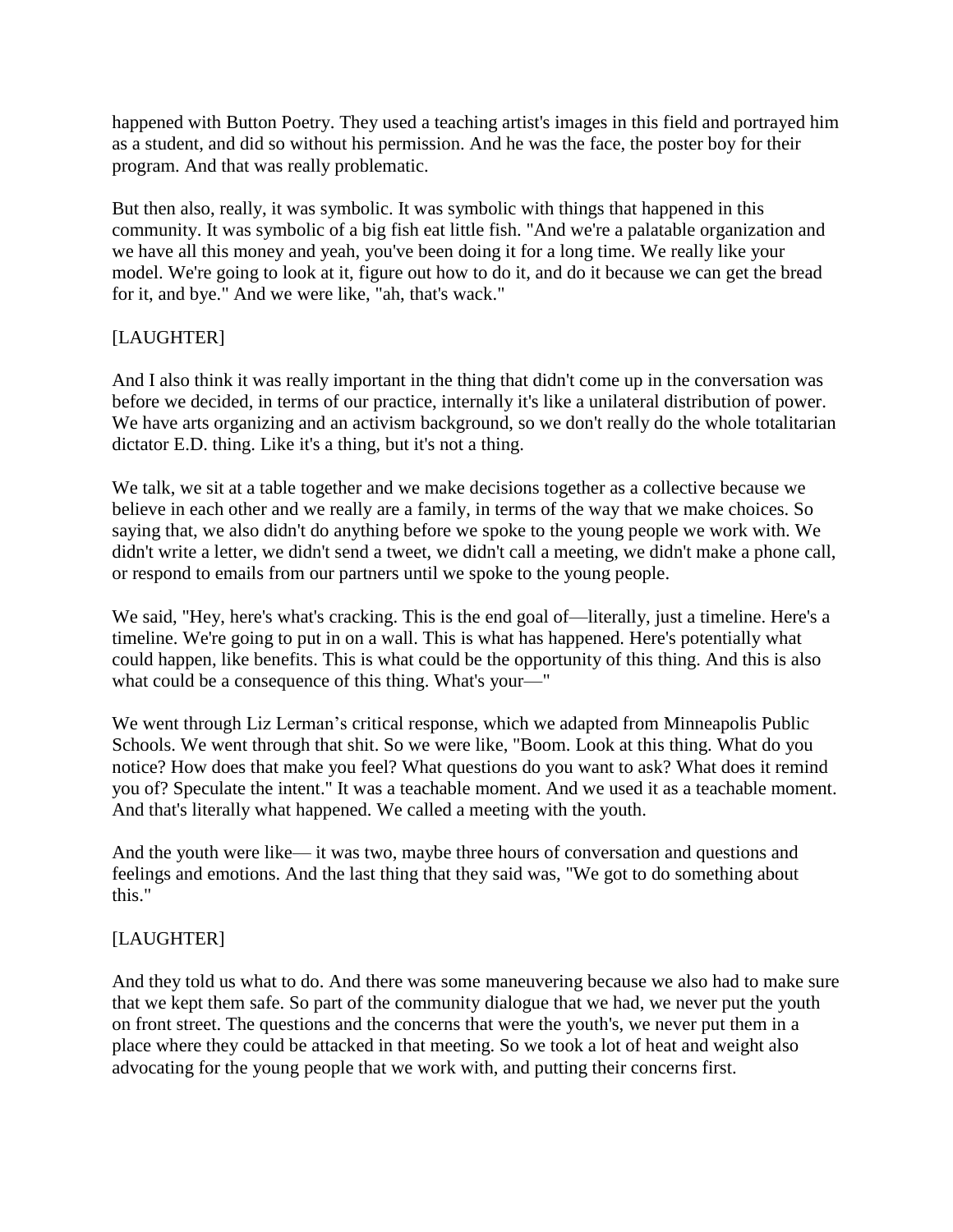Had they said, "Let's make it pop," then maybe I wouldn't be on this panel right now. But that's not what the young peoples' authentic and honest and natural response was to that. They too saw all of the invisibility being rendered. They too saw all of the marginalization being rendered, the dominant narrative being perpetuated at home.

**David Mura:** We're going to open up for questions near the end. But Dennis, did you want to say anything? Because you raised your hand.

**Audience:** More of a moment of moral support for Tish.

**David Mura:** OK. Guante or Chava, do you want to pick up on any of this, what either Tish or Chaun have talked about?

**Chava Gabrielle:** I think we are all good.

# **Part 4: Guante on his Opine Season Editorials, Arts and Activism**

**David Mura:** All right. This question is for Guante, who has a series of just wonderful editorials in Opine Season. And he wrote one on what the arts activist scene in Twin Cities could look like. So Guante, could you just elaborate on some of the ideas in that piece? And then I'd like all of you to address that question.

**Guante:** So it's funny. When you asked that question or when you sent me that question, I revisited the piece and I noticed things about where I was at, and where I'm at now, and how much credit I gave to a lot of people in this room. It probably goes without saying, but we should say, there's so much brilliance in this room right now in terms of elders, in terms of youth, in terms of our peers. And I'm really endlessly appreciative of that living in this community and being able to bounce ideas off of each other and hear people.

So that's all to say I looked at this list of things I've been writing about. What could things look like? And I looked through it, and now I'll make observation about these things. One is more allages shows, more all-ages venues. I'm a very practical thinkers and this is a list of practical things. For me, that's one of the biggest ones.

Particularly coming from the hip hop community, I think hip hop artists can do a better job of thinking outside the box. Maybe this is easier for theater folks and spoken word, but I think hip hop artists, we don't have to play night clubs. We can play theaters, we can play coffee shops, we can play different types of spaces in order to make those shows all ages.

I'm talking about stuff like the intentional sharing of access and resources, in terms of if you know about a grant, and a bunch of other people don't know about it, let them know and how both sets of conversations can happen. More of organic partnerships between artists and activist organizations, in terms of not just being like, "Hey, come to my fundraiser and play and do a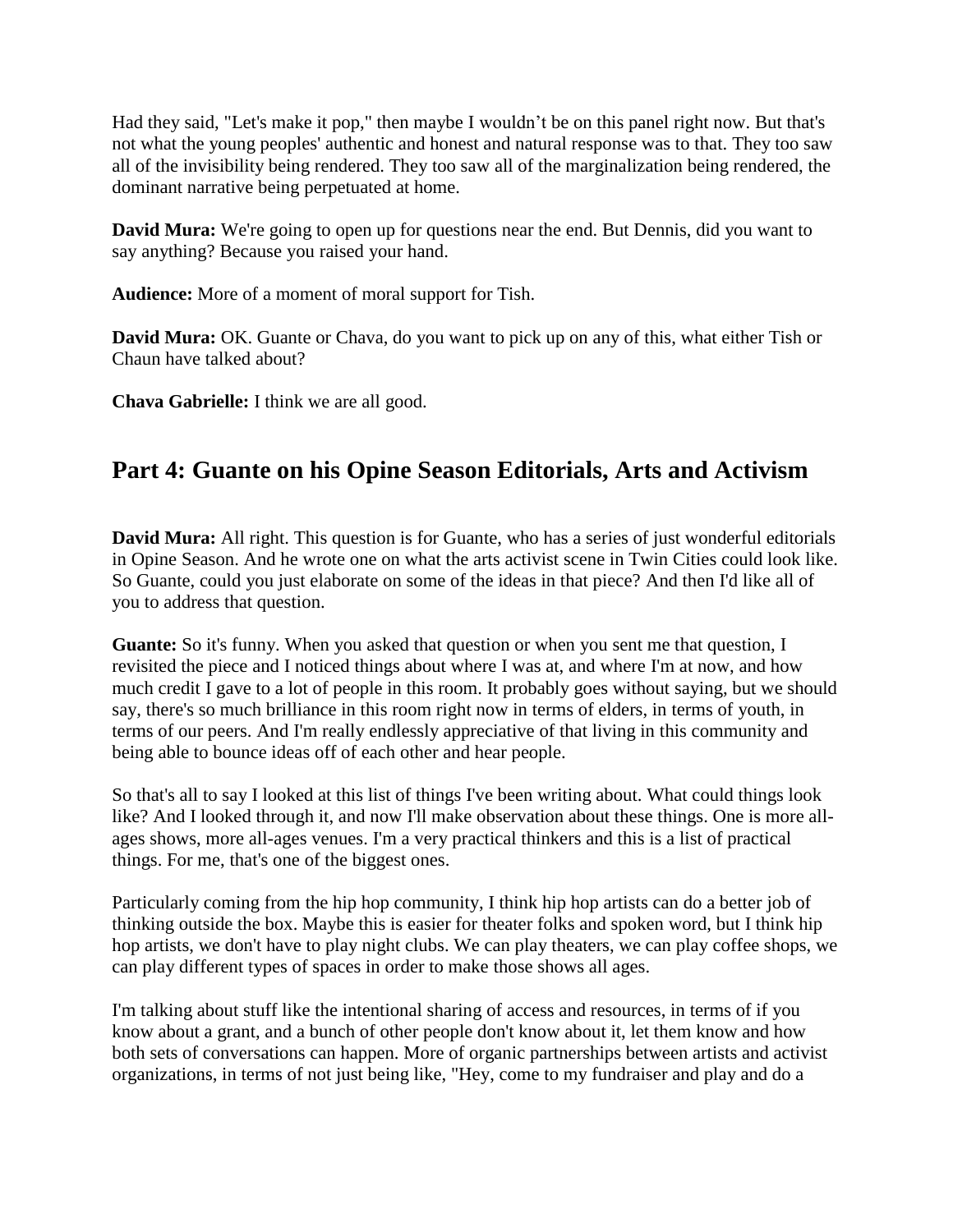poem." But how can we really think about our approach to this work and how can we integrate those things, and learn from each other, et cetera.

More intentional signal boosting. I'm a big social media presence, for better or worse. What I mean by that is like a lot of times an artist who may have 100,000 Twitter followers will re-tweet an activist organization or a movement or an event that maybe has 300 Twitter followers. That's a cool thing. I just think it could be more intentional where it's not just like I happen to see something, so I happen to re-tweet it.

But it's, again, building more relationships between artist and activist organizations. I think of when Toki Wright goes to the Minnesota Voices for Racial Justice racial justice report card presentation last week, 7,000 extra people then know about what's happening. They could potentially plug in what's happening. Again, a very, very practical thing.

The other thing I noticed was reimagining performance space so it's not just, "I'm going to stand at the front of this big room, and I'm going to be brilliant, and everyone's going to clap. And we're all going to go home." But how can performance space not just be space for performance, but be a place where we can all contribute to that. I think spoken word is a great example of how that can work when it works.

But again looking at all these things, I notice just how individual they are and how individual artists, or individual organizations are making choices to operate differently as opposed to reimagining the larger structures of how these things are happening and the space in which they're happening. Again, to play off of a lot of what Chaun was talking about, how can we go further than these things that we can do as individuals.

Also, I agree with all these things. But I don't think any of them by themselves, or maybe even all of them together are enough to redistribute power and resources and wealth. The metaphor I keep coming back to is, particularly as a touring artist, I travel a lot and I play shows. And I know that when I play shows and facilitate conversations, I know that that is good work. I fucking dig myself up.

But I guess the metaphor is we're always talking about planting seeds as artists. I can skip around the country and plant seeds like Johnny Appleseed. The thing I've been thinking about is the difference between planting wildflowers and planting crops. It's very easy as an artist to just throw seeds out and see what kind of flowers come up. But can there be more intentionality in terms of how can we really plant crops that can sustain communities and that can radically change how things are. And I don't have answers to that and that's part of why I'm excited about this event.

The other thing I notice is The Walker "12 Years a Slave" thing, The Ordway and "Ms. Saigon" thing, The MPR, The Current State of Hip Hop thing, the Button Poetry TruArtSpeaks thing, those are the hooks we're hanging this conversation on. And they're all kind of crisis-based, short-term things. And how can we move beyond that frame of it too.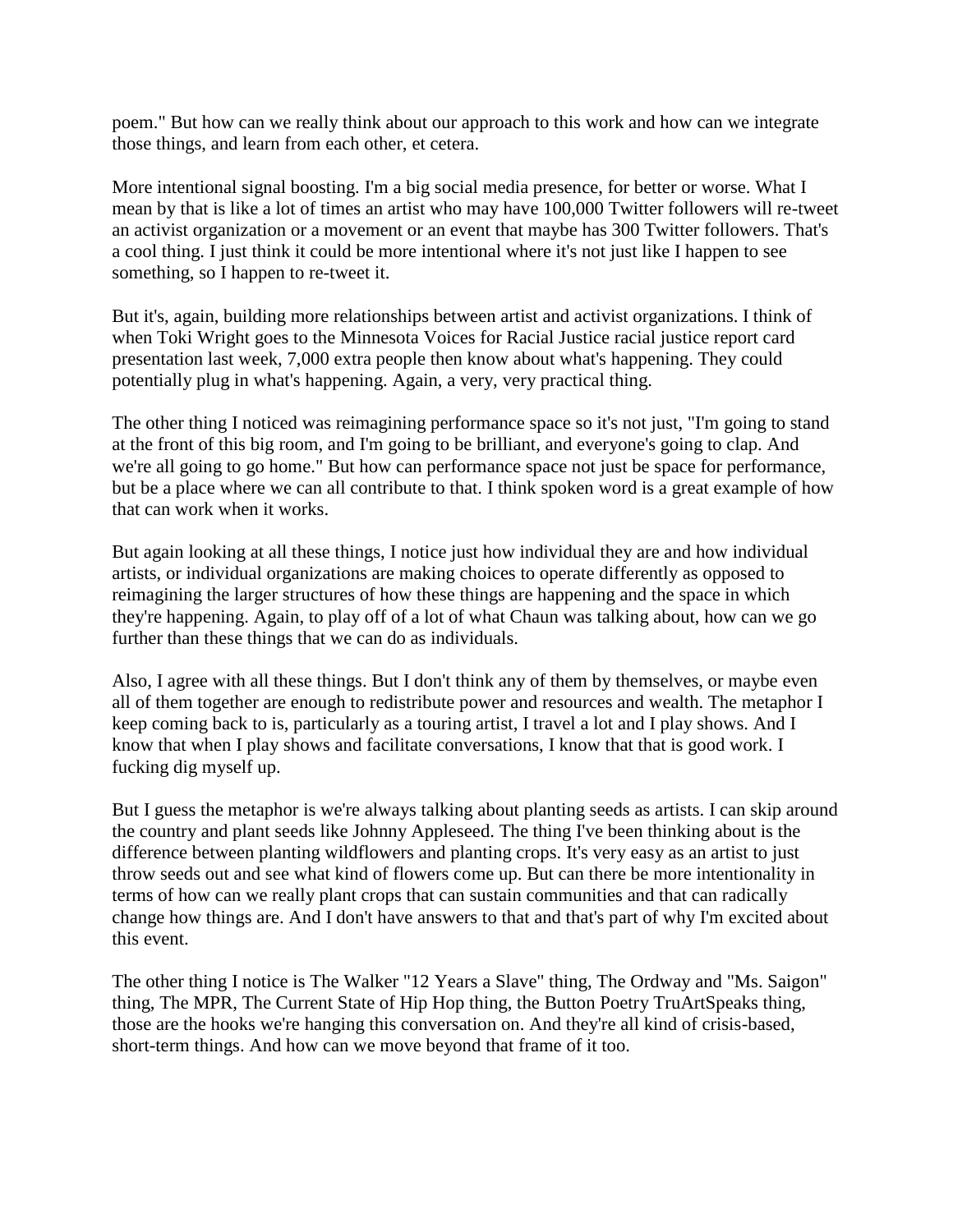**David Mura:** To just open up that question about art activism and all the issues, any of you want to chime in on that? What should be done? Well, let me pause there. I am somebody at The Walker. And there is a whole— if you go to the open letter on Opine Season, you'll follow a whole line of arguments that go down there. And some of them just blew my mind. In defense of the Walker, they said, "Well, even I feel uncomfortable with The Walker," as if that was a good thing about the Walker.

## [LAUGHTER]

But I think these issues of power, how do we actually go from on the ground and among us artists, how do we deal with it. But also institutions are struggling with us. And I wrote an editorial on Opine Season just, do we need these huge institutions. Because if you look at the amount of money that the Guthrie consumes, or the Minnesota Orchestra consumes, or The Walker consumes, and who goes to these institutions, as opposed to do we need— one of the things I think structurally— do we need a lot of smaller community-based organizations?

To say that The Walker is going to reach, say, the Somali community, that's ridiculous. Go to people in the Somali community and fund them rather than fund The Walker for a program to bring the Somali community to go to The Walker. So that would be one policy change, I would say, is just have many more smaller grants to smaller community-based organizations.

Also geographically, have institutions based throughout the city in a more equitable fashion. But whatever suggestions do you think? Because you have some policy people and grant makers here in the audience. So this is your chance to tell them what you think should be done.

# **Part 5: Tish Jones and Chaun Webster on Funding Arts and Activism**

**Tish Jones:** I think there might be something that other— probably not Chaun, but Guante might touch on to you grant folks. I'm really interested in— a mentor of mine who I'm claiming him as my mentor right now in this moment, right now. So I hope you see this, Monty. His brother works for an organization in D.C. called Words Beats & Life. And he and I were having a conversation. He put me on a small paradigm shift.

He's like, "You know, Tish, my work right now—" His work right now is about empowering the folks in his community. So he's like, "When you're a philanthropist, that \$2 that you're giving to Words Beats & Life so that we can do some hip hop programming, so that we can do a mural tour on bicycles with the folks in D.C., these brown folks in D.C. pay them to do the mural, go on a bicycle tour, yadda, yadda, yadda, and so forth and all the wonderful programming that he's doing.

"The \$2 that you're giving me so that you can't get on the bus to go kick it with your homies, that is a philanthropic move, bro. You are sustaining this organization, you're sustaining life in this community, you're sustaining people of color in this community." And we need to re-invest in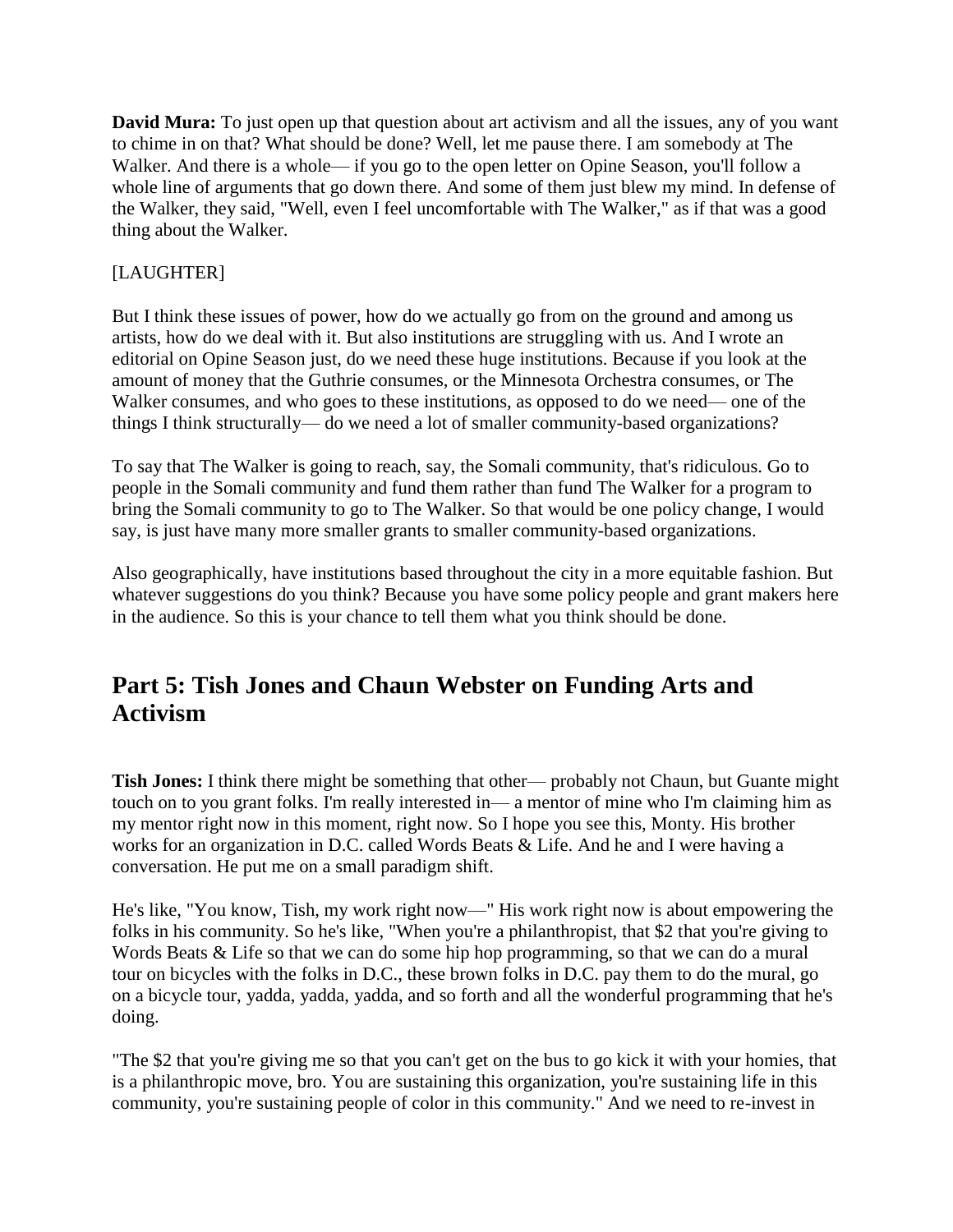ourselves. So grants are wonderful and great. And how can we empower ourselves? We have got to power ourselves.

TruArtSpeak, I think, is power, youth, voice. Power, youth, voice— how can we power ourselves in what we're trying to do? How can we show up for ourselves? How can we invest in ourselves? And can we not see that dollar as an investment in ourselves, or that \$10? Whatever it is, whatever the amount is, it matters. It matters.

And specifically when you're inside of these sorts of institutions as an E.D. of a non-profit, no, you're \$2 goes so far. And it goes so far because it's the only flex money we get. That's the flex money that we get. That's the money where it's unattached to anything. It's not for this program, it's not for this project. It's for whatever might come up.

First of all, it's a side note but it matters. Not to throw you under the bus, Guante. Guante brought doughnuts this morning. And we're like, no, we don't serve— we're trying not to serve not healthy food that's—I don't know.

## [LAUGHTER]

But it's there. So it's there. It's just like none of the young people get any doughnuts. We gave one doughnut to a young person because we're soft like that. But it was whatever. We pay for food. We order from Quang Deli. That's a family-owned Vietnamese spot. It's right in the middle of where we frequent. And when we came in, he was like, "Yo Tish, it's you!" It's like, "Yeah, it me." "Oh, I thought your name was familiar." "Yeah, OK."

We're investing in ourselves and our community. We're powering our entire community and folks are able to eat good. But that's like— "Thank you. I'm glad you all liked it. Word.

# [LAUGHTER]

But the joy in this is like the grant might not have paid for that. In fact, a grant did not pay for that.

# [LAUGHTER]

That's important to think about though. You know what I'm saying? That's important. That's what we need. We need more of us investing in ourselves so that the regular— because I'm like, I want some big picture. Yo, you know, first of all, we serve predominantly young people of color who may also be living in food deserts, who may have had their after-school joints cut, which may mean that they don't get that meal. If they don't get that after-school meal that they then count on for two years now that the joint's cut off. That's a real thing.

So your \$2 goes a long way. So that's what I'm thinking about. And definitely restructuring the way that these grants are. So pushing back— we do also need to push back and speak up for ourselves inside of these institutions about what we need and how things need to be re-imagined. And our job, we need to be talking to admin. We need to be doing that. We need to be giving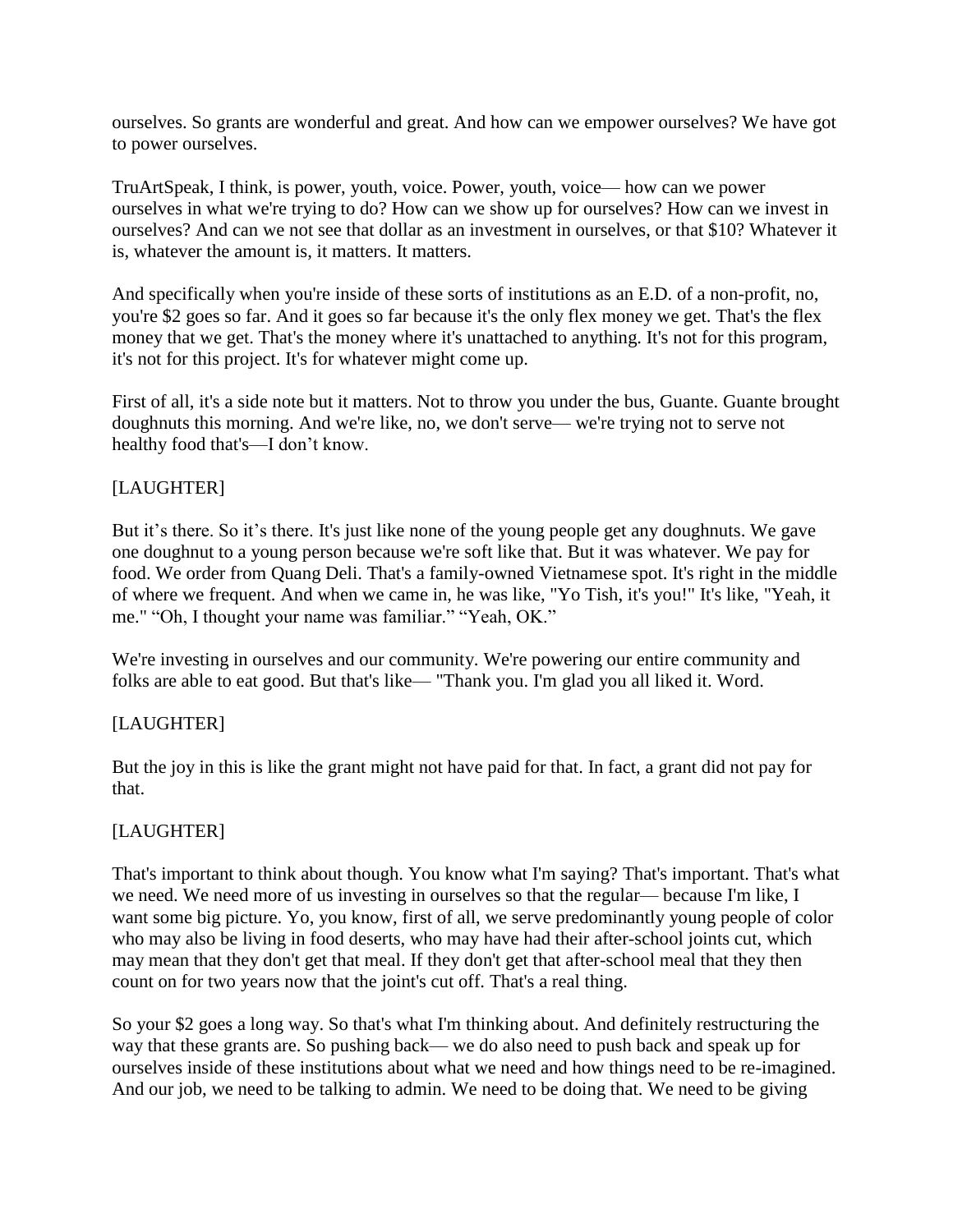feedback. We need to be showing up at these grant panels and showing up. That's part of what we need to do.

However, this is hundreds and hundreds of years old. These institutions are also indoctrinated into white supremacy, heteronormativity, and da, da, da, da, da. I think we can create those cultural shifts a little bit faster than we can move these large institutions. I kind of want to make every pledge. What are you going to do? No, I'm not going to do that. That's the thing, we have to decide to do something different now.

**Chaun Webster:** And to that point, which I think is beautifully stated, those practices— I give big ups to what you're talking about in regards to the cultural practices that need to be— that we need to start engaging in that. From the where it is that you're getting your coffee from, to the ways in which we're so quick in regards to what it is we want as books, or other things, i.e. Amazon, which might be building a distribution center in Saint Paul so that you can get it same day, which is already going on in Manhattan, which doesn't just affect book culture.

But in regards to those sorts of things, we gotta change practices. We've got to change practices that we can change now. Beyond that though, in the larger sense, which is also something that I'm very interested in and it's not an either/or, we have to start thinking about—these things come back to, these questions of power come back to questions of land to me. Whose land we on anyway? These questions come back to questions of labor. The enslaved African labor that build capitalism, and other labor that is also sustaining it now, other exploited labor.

So the question in regard to even what stays around and why we see, for example, so many bookstores closing, why we see so much of like the phenomenon of gentrification. We've got to start thinking about ways in which we build infrastructure. When Audrey Lorde called up Barbara Smith saying, "We've got to do something about publishing," she was saying, we've got to do something about infrastructure. Women of color are being erased from the record. We have to do something in the infrastructure so that that is not continuing to happen.

And that work is phenomenal work. It is phenomenal work that we learn lessons from and continue to need to learn lessons from. Kitchen Table Women of Color Press didn't last long. I think we need to explore models like that though, and what was it and why was it that they were doing what they were doing. We're in a literary town, but in this literary town where we have so many bookstores and publishers and all these other spaces that are out here that are doing the work of literature, why is it that we are so few, in terms of the folks of color and the indigenous folks that are represented in those spaces?

I think that, to me, moving beyond that means that we have to stop looking to those places to do what they haven't' been doing in the first place. So that's a question of legitimacy. Does that mean then that I'm seeking legitimacy from this set standard of criteria that says you are now a literary artist? You are now a writer now that you have said things in your knapsack. Which I'm not hating on, right? MFA's are great. All that stuff is great. You got this grant, you got this fellowship, those things are great and it's not just something that siloed in the literary arts, but I'm speaking to what I know.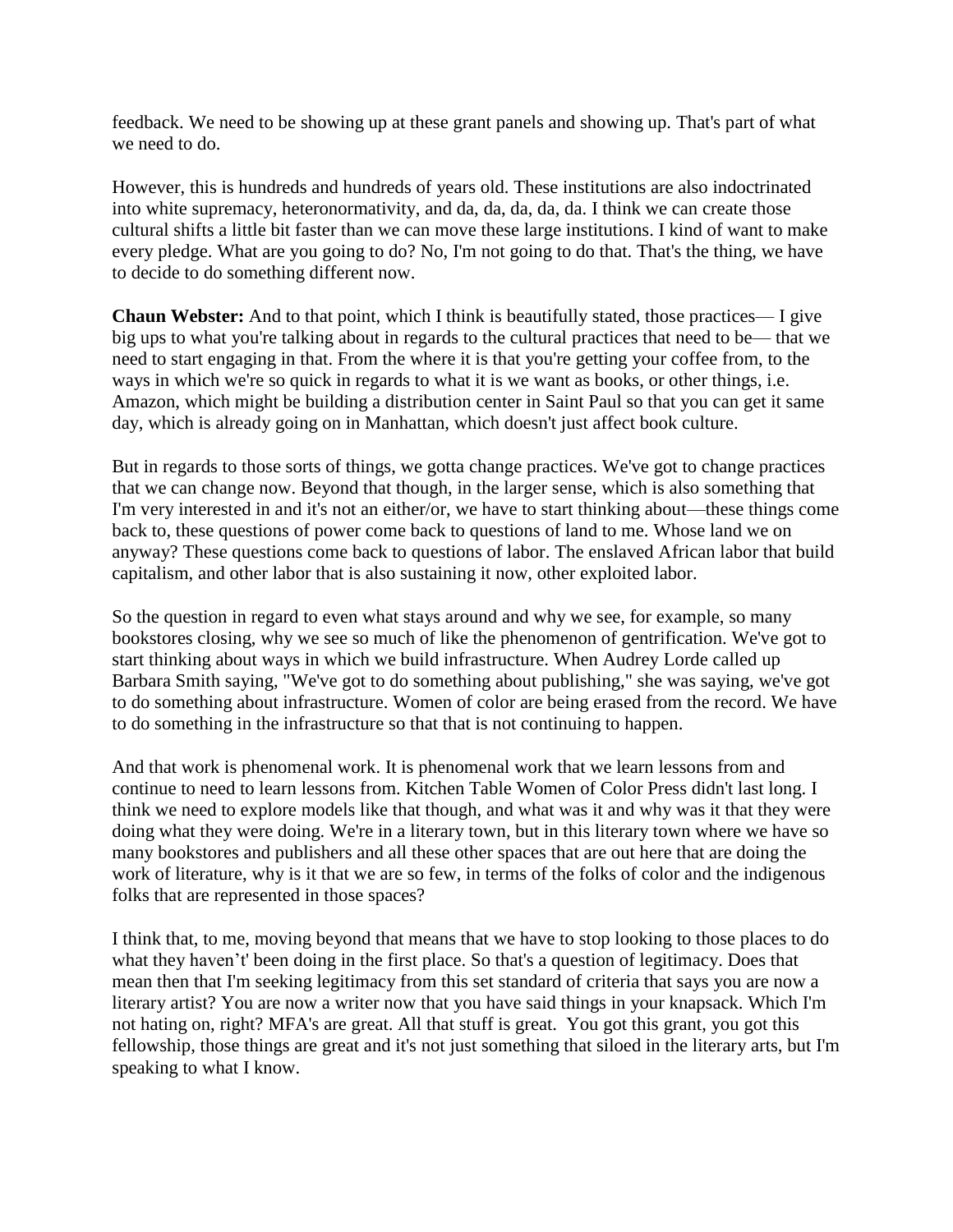If we say that those things then legitimate it, do we foreclose possibilities in other places? Octavia Butler was working in a potato chip factory. Henry Dumas didn't have an agent. Toni Morrison went looking for him. I'm just saying how are we building the places that are operating to do that work now? And I don't know that there's as much desire to do that because of the fact that we're so stuck in wanting to hospice dying systems.

**David Mura:** I think also there's a parallel between the women of Kitchen Table not being here any longer and this community would never let The Walker go under. It would never let the Guthrie go under, just like the government would never let the big banks go under. But the government will let all sorts of people starve, be thrown out of their houses. And that same thing, that same sort of logic actually happens in the arts.

20 years ago, along with a bunch of other Asian-Americans, we started the Asian-American Renaissance, which actually fostered a lot of Asian-American arts in this community. But that organization eventually died. And I feel like if the funding community was really committed to diversity, they just simply wouldn't have let the organization die.

**Tish Jones:** People make this stuff up though. People make these things. I do think as individuals we do need to take some of this responsibility. Because one of the first things when you're going to meet with a funder is you have to recognize that they're people. "They're people, Tish. You've got to maintain that relationship, Tish. You've got to say thank you, call them on their birthday, do this and do that."

## [LAUGHTER]

For real. That's real life and so are we. We are people. We power those major institutions as well. And if they need to go down, then let us take them down. And if they need to be uplifted, then we need to lift them up. Because when it all boils down to it, it's a set of people. And there is this historical context too. If we're going to really have a cultural shift, we have to start seeing ourselves as— me too, like Chaun Webster is an institution.

We have to start seeing ourselves as that powerful if we're really going to enact some sort of change in this community. We have to do that.

# **Part 6: Chava Gabrielle and Tish Jones on Bringing Youth into Arts and Activism**

**David Mura:** I want to move on to new questions [?directed at?] Chava. I was yesterday at an event where Claudia Rankine and Marlon James were. And it was for teachers. And it was interesting because I was talking to teachers about what happened in various high schools in Minneapolis after the decision of Darren Wilson where he was not indicted.

And in some schools, they had conversations. And in some schools, they were actually told not to have conversations. In some schools, students just sat in the hall. There were no conversations.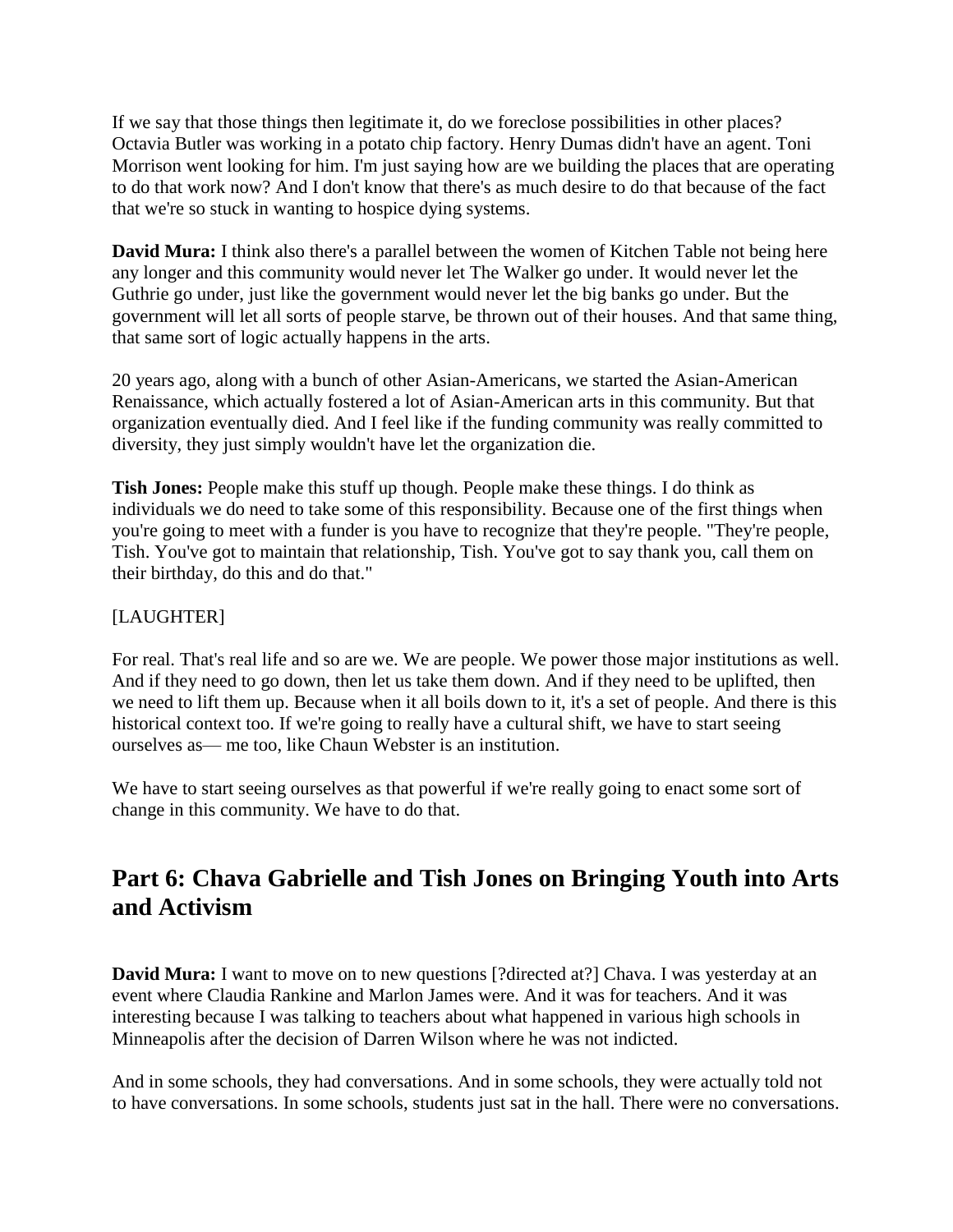In one school, there were conversations but the teacher said a student came into her class and was so mad with the way the teacher held the conversation about the issues coming out of Ferguson that the kid was just fuming.

So I guess, Chava, I want to know from your perspective, both what can be done to bring more young people into the arts and into activism? And then— and this is a really large questions what is your perception of where young people are about these issues?

**Chava Gabrielle:** Well first of all, I'd say we don't really need to bring young people into the arts. Young people are already in the arts. Young people are making art. You walk into a junior high classroom and you ask the kids, " how many of you guys write every day, or draw something, or paint, or whatever?" Ask them how many of them do some sort art form, I'd bet you that at least 90% of that class will have their hand up.

The problem is bring them a place or a space where they can do their art and feel safe and comfortable. A place where they know they can share it and they'll get real critical feedback. And it's not just feedback like, "Yeah, I support you. And that's good." But like real feedback that's going to help them grow and develop as artists.

Touching on what I was going to say in the last question is we need to change the way we look at young people. We need to stop using young people as props in spaces. We need to stop using young people as these people that they're sitting here, this is their art. Aren't they so special? OK, now you guys can go into the corner. Your opinion doesn't matter.

When we have conversations about race, and about anything in activism and social justice work, I can promise you that the young people, they have opinions. And their opinions aren't just, "I think it's bad," which is a lot of times what I feel like adults often are expecting to hear from a young person. There's a lot of low expectations of cognitive thinking skills and critical thinking skills, when really what it is is a lack of vocabulary, or a lack of access, or a lack of adults who they feel like will actually listen to them when they speak.

Or a lack of peers who they feel like they could go to that will bond with them, or who will connect with them on this. Or a lack of peers who they can look up to as artists. Because I feel like peer education is a huge format. That's how I got involved in a lot of the work I do is because other people who were my age were teaching me what I was doing.

Allowing young people into the spaces where they're making the decisions about what they're going to be talking about, whether or not they're going to have these conversations, who's going to be facilitating these conversations. Anybody else can pick up on this too because I'm just hitting a lot of feelings right now.

**David Mura:** What are those feelings? Speak to your feelings.

[LAUGHTER]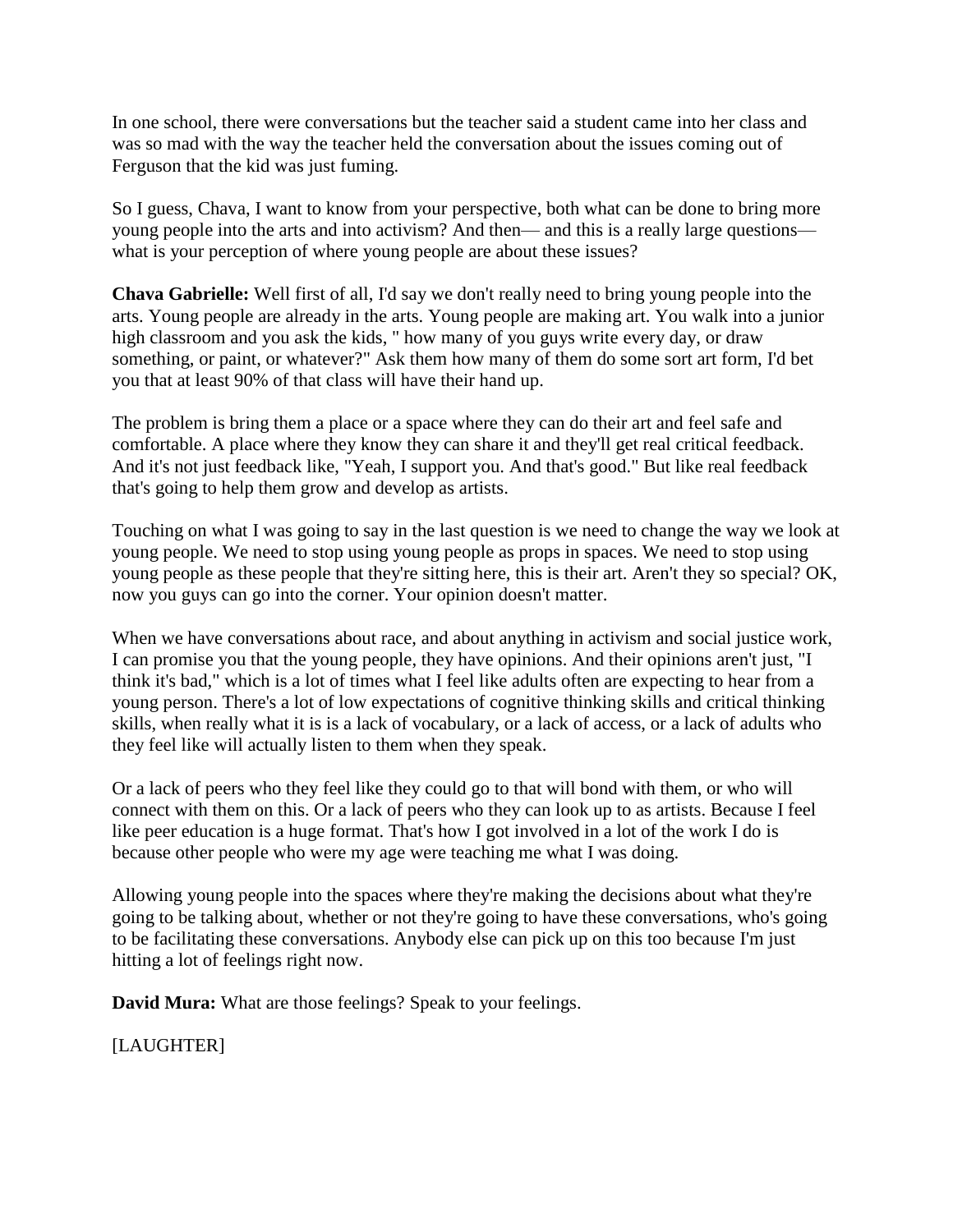**Chava Gabrielle:** I guess for me, the first time I ever slammed I was 15 years old. And I walk into this slam, and it was an 18 plus show. And I lied to everyone and told them I was 18.

# [LAUGHTER]

Then after everyone figure out that I definitely wasn't 18, it turned from this sense of like wow, you're actually a credible artist to oohh, look at the baby. She's so cute on stage. And we can't look at young people like that. Young people aren't babies. They're not cute, they're not children. Young people are the future, literally. Young people have disposable income. They have access. They have free time.

Young people literally are what is going to cause this movement to happen. Because there is nothing to lose. There is literally nothing for these young people to lose right now. But because people don't give them trust or power, they don't have a chance to not lose it and go after what really needs to happen.

**Tish Jones:** Can I just jump in? So some of the young people today, just to doubling back to the question and thinking the verdict and young people's role in the movement, and expression, et cetera, unguided, uninstructed, some of the young people who were in this building today were also part of individual movements where there were school walk-outs. "No indictment, we ain't working." "No indictment, we can't talk about it, well, we ain't working." "No indictment, we can't talk about it, we ain't working, and we leaving."

# [LAUGHTER]

And nobody told them to do that. They called and asked for support, some of them called. We were like, "it's cool. You good. Come to the march. You good." But it was all their own thinking. So I love that you're saying, "Quit underestimating us." Because we should not underestimate the folks. They're present and privy to these conversations just like we are, and capable of making decisions and self-regulating, and organizing, and et cetera.

And specifically here, it's trippy, man, because so many, even today, you hear so many young people say whatever about bouncing, and leaving, and being like— There is an interesting thing here with leadership in terms of community organizing and arts leadership in the Twin Cities. David Mura is moderating this panel. There are some really great folks in this room. And some of the skills that these young people have, we model that stuff here. They're seeing it, they're picking it up quick, rapid. It's fast. So underestimating them I think is one of the things that will be the detriment of us if we don't look really quick and see what happens.

And they're charged up. I think seeing so many schools have walkouts— and so many student bodies show up at the rallies. The rally on Lake and Hiawatha, there were several schools that showed up. We were at a school. We were at a school and had to—they locked themselves inside of their cafeteria on a day we were supposed to come do this big spoken word showcase thing, right? And we're like, "Can we talk to you all? Will you guys unlock the door and let us come and just chat it up?"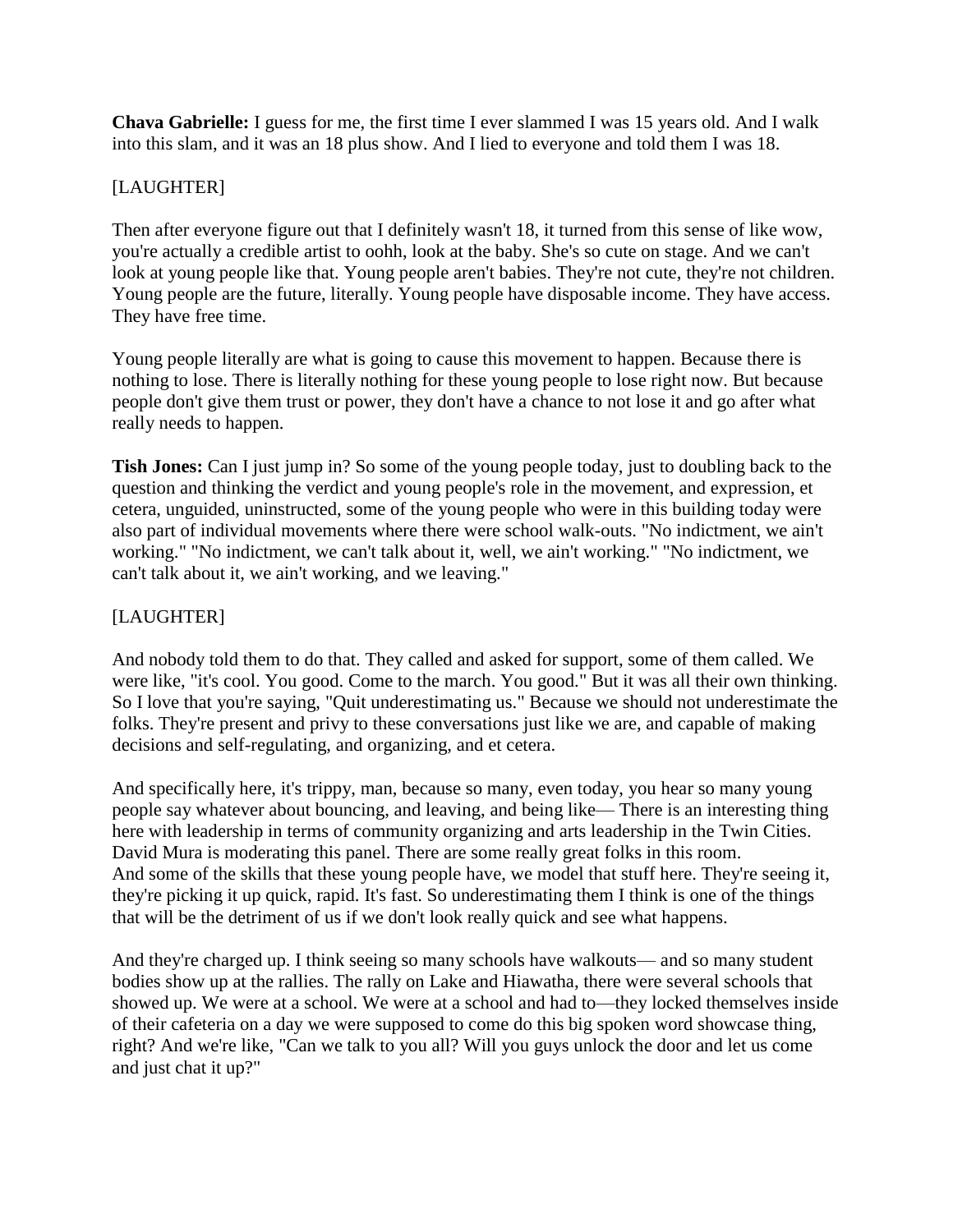### [LAUGHTER]

**Tish Jones:** And they're like, "Yeah." So we did the thing. And then they're like, "OK, we appreciate you guys coming, we're going to connect with you guys," so on and so forth, "and we're going to leave the school now and go to the rally." And we're like, "OK, cool. We're coming too."

## [LAUGHTER]

**Tish Jones:** And then [INAUDIBLE]. You know what I mean? Yo, man, they also really feel about these issues and need an opportunity to speak about it, and are creating their own spaces too. So how do we support?

And when we talk about exceptionalism and there only being space for one, how do we actively start funneling and putting resources into spaces that are providing opportunities? How do we avoid young people having their hearts broken because they're not the exceptional one? We need to do that.

**Chava Gabrielle:** Yo, and on the note of support, that's so important. Because as powerful and intellectual and capable as young people are, the system doesn't see us that way. And for that reason, we need support from adults, because the system doesn't see us as powerful, as much as people might see us.

So the fact that people are calling up Tish, and like "Yo, want to help?" and Tish is like, "Yeah," that is a beautiful thing that Tish is doing for young people. She allows young people to take control. Also, just support, you know?

# **Part 7: Intersectionality**

**David Mura:** I'm going to ask one more question, and then we're going to open up for questions from the audience. I got here—I'm dating myself—in 1974. I'd go anywhere, and there were no Asians. And there was a black population here. There was a Native American population here, but not much else.

Now 70% of the kids in both the Saint Paul and Minneapolis schools systems are kids of color. I can't remember what the exact number of first languages are. But I know just in the junior high my kids went to, there were 35 first languages.

And there have been so many ways in which the traditional dialogue on race in America has been a black/white dialogue. And as we were talking about issues that we wanted to talk about for the panel, one of the things we wanted to talk about was intersectionality, and also, not just in terms of people of color talking to each other, but also within our own populations, the GBLT community and issues arising out of that, issues arising out of women's issues. And the question: how do we work on increasing the communication between our communities and within our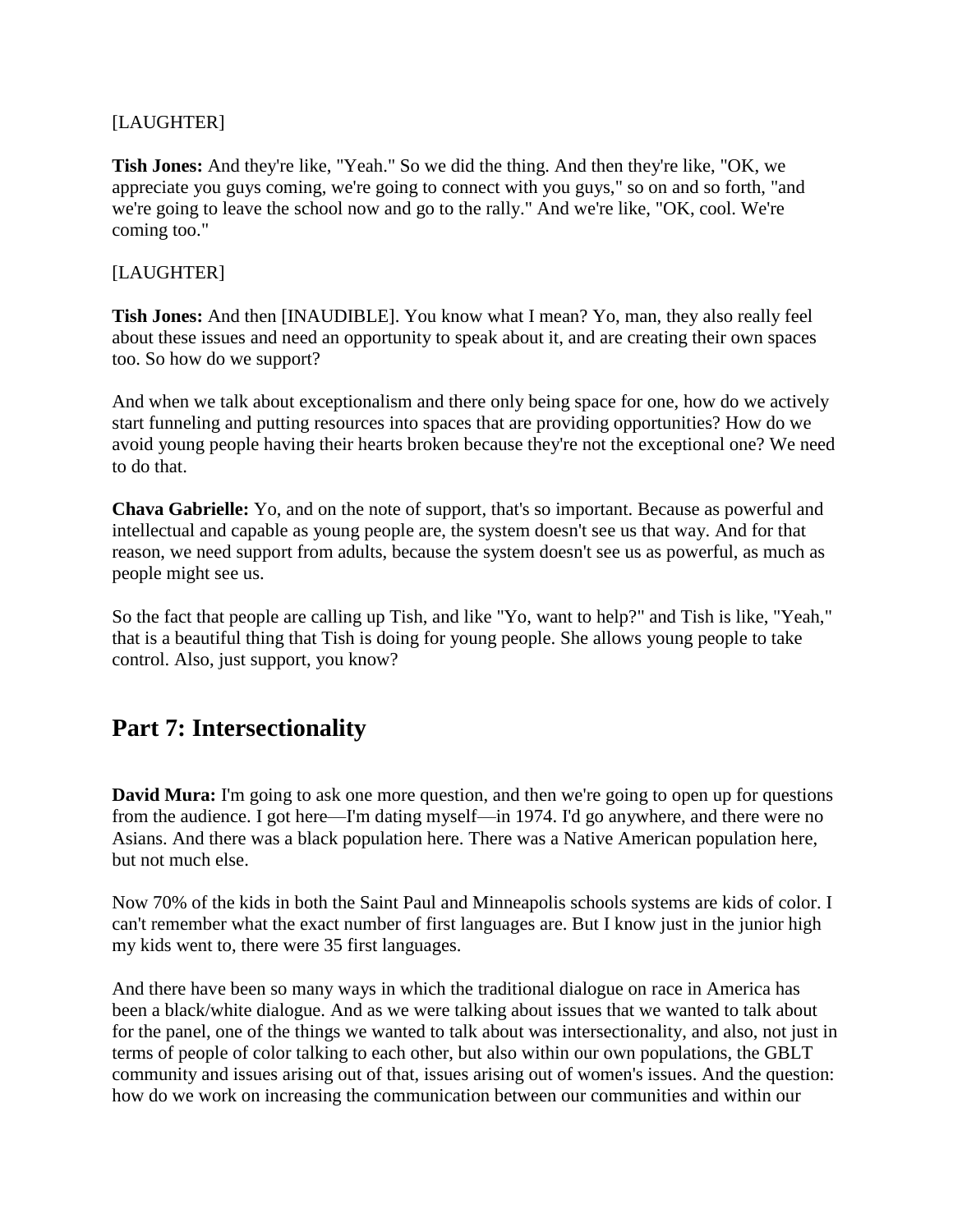communities about all these issues, and about how we as people of color relate to each other? I'm going to ask Guante to speak on this first.

### [LAUGHTER]

**David Mura:** I have to play the teacher here and go, "Guante, you haven't said anything all day."

**Guante:** I can't speak other's hesitation. My hesitation is because I don't know if it's my question to answer, right? I identify as mixed. But I also identify as someone who walks down the street as a white person, maybe more appropriately, stands on the stage as someone reads as white. So I won't speak to the specifics of how different communities of color can, obviously, interact with each other.

But I will say one thing that we talked about today at the conference with all the people is just the importance of showing up, again, a really, really practical thing, but I think a really, really, important thing that I know I myself forget sometimes. And I try to constantly remind myself to show up physically, to go places and be places, and also, not just the literally showing up, but also the deeper sense of showing up.

**Chaun Webster:** There was an anthology that was written a while ago that has a title that always sticks with me that talks about how all the women are white, all the blacks are male, but some of us are brave, right? So one is that we have a hard time having conversations about intersectionality, that we're walking in multiple identities, right? And we have a hard time really having some conversations about coalitional politics and what that might mean, right?

So one, generally, in race conversations, I'll state how I enter these conversations. One is that I am less interested in doing the work of educating white folk, right? I don't feel like that's my work. I'm not going to do that work, especially because most times I'm asked to do that work, I'm asked to do it for free.

The other— I'm invested though in how we have conversations about race that aren't centering on whites, right? And how do we have conversations, particularly amongst communities of color and indigenous communities, that look at nuances, right? I don't think even in the conversation of talking about blackness that I see much of, if any, nuance surrounding how we talk about that, right?

So when we're talking about black folks, are we including Afro-Latinos? Do folks like my kids, who are black but also have Chinese heritage, which might not be read as black, but have African ancestry—how is it that we talk about the scope of blackness as an orientation, right? Are black trans and queer folk a part of that conversation? Are we talking about simply especially when it's talking about issues that are related to violence against particular bodies, are we just talking black cisgender heterosexual men, as a starting point, or a point of departure for liberation, right? So that's a problem.

So I feel like intersectionality means, in these kinds of conversations that move us to a place where we're actually dealing with coalitional politics and building in ways, means that we got to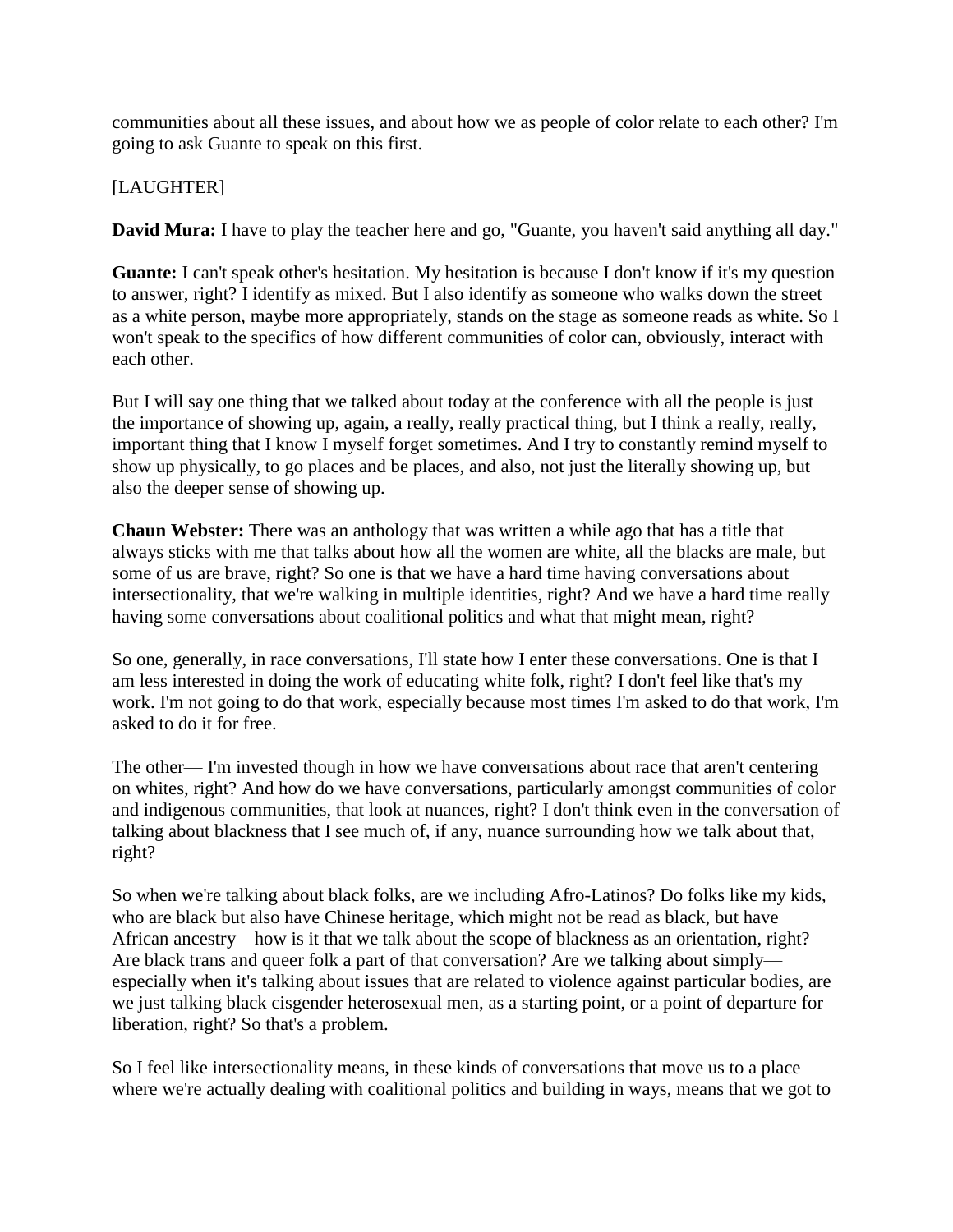slow down, in some ways. I feel like I have to practice listening often. I think that language, that is larger language, shouldn't just be used interchangeably. So if we're talking about folks of color, but we're just identifying issues within a black/white binary, then I think that that's a problem. And that doesn't do anybody any good, right?

So those kind of essentialisms and narrowing of the spectrum is a problem. It's a problem. And so I feel like we have to really have harder conversations. And I think that that requires smaller rooms and probably a lot more questions and more time. So those are some things on my mind. I keep on passing the mic. But you all got a mic.

**David Mura:** Go ahead, Tish.

**Tish Jones:** I agree.

### [LAUGHTER]

**Tish Jones:** I do. When we were talking to some of the young people today, we were emphasizing— and this is the same thing that Chaun and everyone else is saying—relationship building. Really thinking about ourselves in relationship to one another is important, and then really thinking about ourselves, so thinking about intersectionality in terms of one's own individual body, identity politics and things, but also thinking about ourselves in relationship to one another, and thinking of that body of selves that are in relationship to one another in relationship to the system that is the white supremacist patriarchal [?buleness?]. I made that word up just now.

### [LAUGHTER]

**Tish Jones:** [?Buleness?], see what I mean? So I agree. I concur. I think that's the work.

### **David Mura:** Mhm.

**Chava Gabrielle:** It'd be cool if people of other cultures invited me to things. I don't know. I guess my thing is for me I feel like— and I'm not saying that I don't get invited to things about other cultures. But for me, I feel I'm invading a space if I wasn't invited into a space. So I think we as people remembering to invite people who aren't just like us to events that we enjoy or events that are our space in order to fill that cultural gap. Because I feel like a lot of times, we kind of just ease into or are comfortable with people who look like us, talk like us, act like us. But if we branch out—you might be my friend, but why didn't I think to invite you to the Re-Verb Open Mic on Thursday nights? Just reaching out and inviting your friends who don't look like you or act like you or talk like you to the spaces that you will be at, you know?

**Tish Jones:** There's a learning that has to happen also. There's a learning that has to happen. Assimilation is real. Forgetting is real. Being forced to forget is real. And it would be fun to relearn and un-learn. And I think that's a really interesting way of thinking about being in relationship with one other.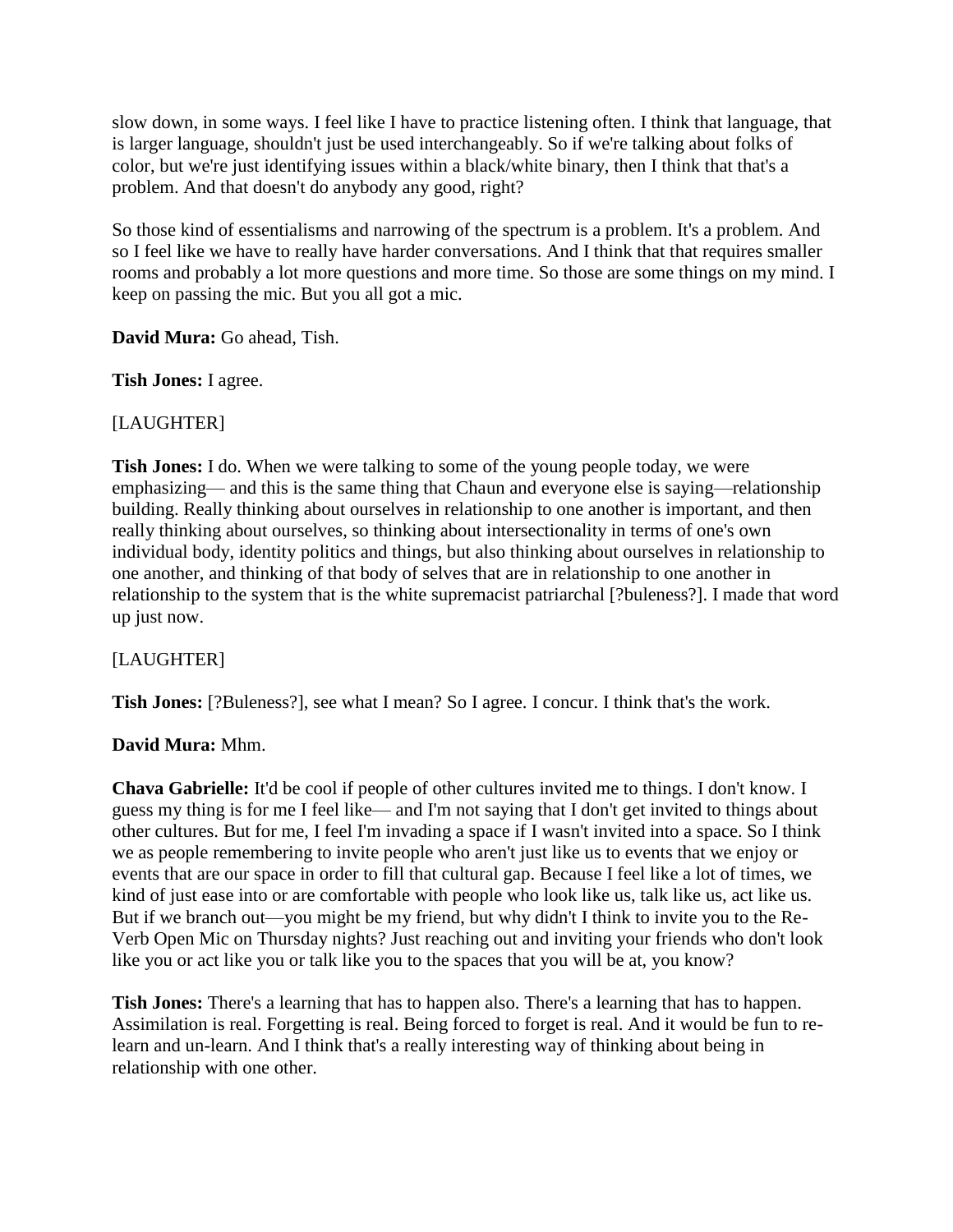And this was also part of the critique of the whole Button Poetry thing, is like a self-articulated "I don't know how to be in relationship," or "we may not know how to work with folks of color in this capacity." But that's a really interesting thing, the work of working, the work of being in relationship with. And what does it mean to step into a space that is outside of your norm? And how do you respect that space? And how do you not inflict wounds? And how do you not disrespect, and et cetera?

And so that's part of it as well. You know what I mean? And what spaces— and then what other work do we need to do? Because it's also not anyone else's job to make you feel any kind of a way. I am not supposed to make you feel comfortable here. I'm about to talk this black woman shit right now. And if you don't like it, oops. You know what I mean? Oh, well. That's your bad.

So what work do you need to do for yourself when you're coming into a black space, or into any space? But I'm suing this. This is my body you need to listen to.

## [LAUGHTER]

**Tish Jones:** So if you come into my black-ass space and I'm talking black shit, what do you need to do to not feel like, "Oh, my god?"

## [LAUGHTER]

**Tish Jones:** And not take it personal, because it has absolutely nothing to do with you, and everything to do with this.

### **Audience:** Yeah.

**Tish Jones:** Straight up, in any given situation. It's just so complex. And we're so complex. And how do we honor the complexities of our existence?

**David Mura:** I would just say a couple things. One is just live with discomfort. Live with fears. And put your spaces in places where you're uncomfortable. And just deal with it.

The other thing I will say is I look at friends and students that I have now. And they're from places on the globe when I was growing up I didn't even think about. I have friends and students from Nigeria, Dominican Republic, Sri Lanka, Palestine. When I was growing up, I didn't think about those things.

And I find I'm constantly running up against my own ignorance. And I'm constantly feeling like I have to educate myself. And I think that's one of the great things about being an artist, is you're curious about the world. And you keep learning about the world. And they more you learn about the world, the more interesting the world is.

And I run, and I will never keep up. I will never know enough. And I always will run into my own ignorance. And when I run into my own ignorance, it's just like, yeah, fuck, I didn't know about that shit.